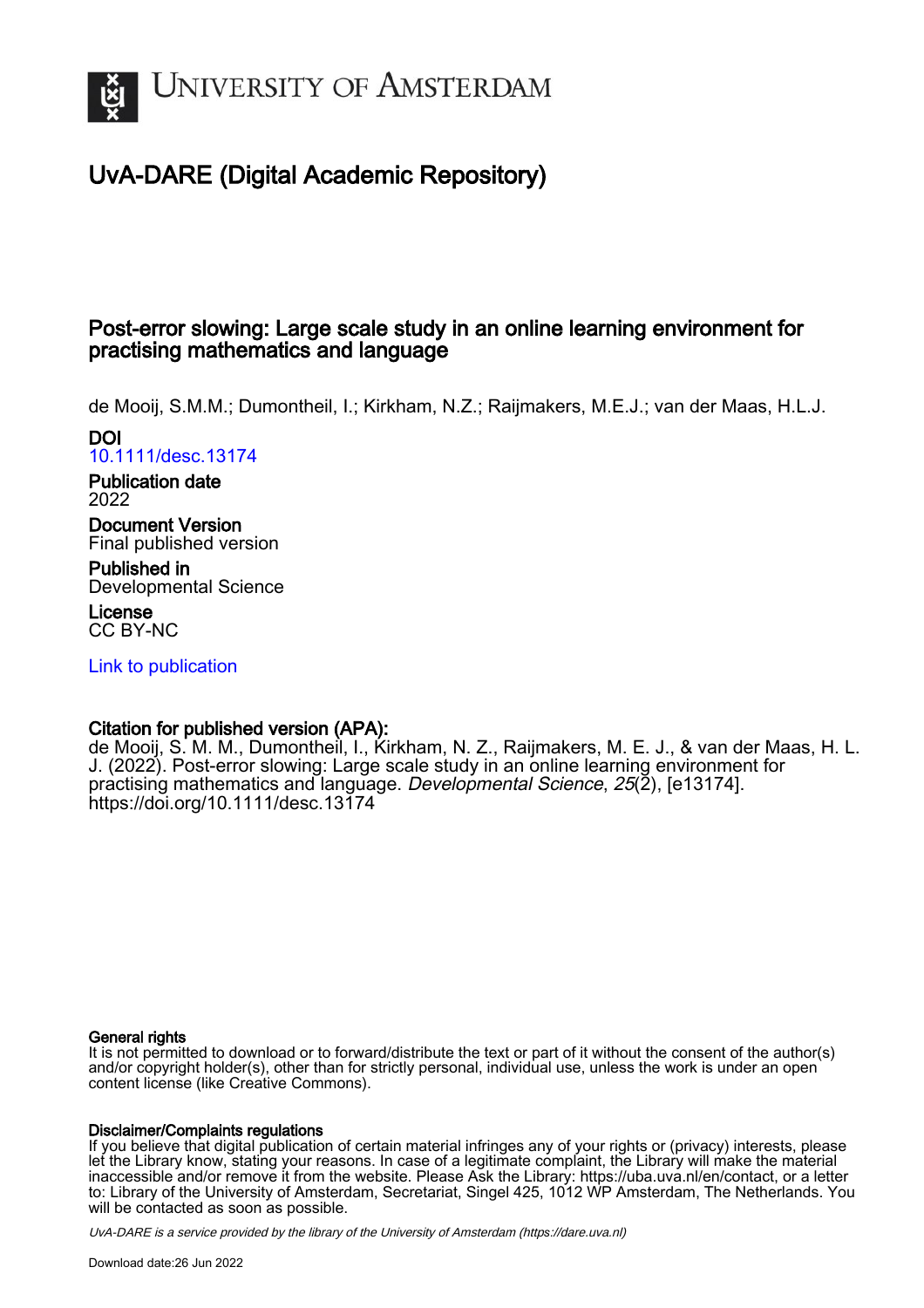Developmental Science Service WILEY

**PAPER**

# **Post-error slowing: Large scale study in an online learning environment for practising mathematics and language**

**Susanne M. M. de Mooij<sup>1</sup>**  $\bullet$  **| Iroise Dumontheil<sup>1,2</sup>**  $\bullet$  **| Natasha Z. Kirkham<sup>1</sup> | Maartje E. J. Raijmakers3 Han L. J. van der Maas3**

<sup>1</sup> Department of Psychological Sciences, Centre for Brain and Cognitive Development, Birkbeck, University of London, London, UK

<sup>2</sup> Centre for Educational Neuroscience, University of London, London, UK

<sup>3</sup> Department of Psychology, University of Amsterdam, Amsterdam, The Netherlands

#### **Correspondence**

Susanne M.M. de Mooij, Department of Psychological Sciences, Centre for Brain and Cognitive Development, Birkbeck, University of London, Malet street, London, WC1E 7HX, UK.

Email: [sdemoo01@mail.bbk.ac.uk](mailto:sdemoo01@mail.bbk.ac.uk)

**Online learning platform**: Data was collected in the online learning environment of Prowise Learn [\(www.oefenweb.com\)](http://www.oefenweb.com), which originates from the University of Amsterdam in the Netherlands.

**Funding information** H2020Marie Skłodowska-Curie Actions, Grant/Award Number: 721895

# **Abstract**

The ability to monitor and adjust our performance is crucial for adaptive behaviour, a key component of human cognitive control. One widely studied metric of this behaviour is post-error slowing (PES), the finding that humans tend to slow down their performance after making an error. This study is a first attempt at generalizing the effect of PES to an online adaptive learning environment where children practise mathematics and language skills. This population was of particular interest since the major development of error processing occurs during childhood. Eight million response patterns were collected from 150,000 users aged 5 to 13 years old for 6 months, across 23 different learning activities. PES could be observed in most learning activities and greater PES was associated with greater post-error accuracy. PES also varied as a function of several variables. At the task level, PES was greater when there was less time pressure, when errors were slower, and in learning activities focusing on mathematical rather than language skills. At the individual level, students who chose the most difficult level to practise and had higher skill ability also showed greater PES. Finally, non-linear developmental differences in error processing were found, where the PES magnitude increased from 6 to 9-years-old and decreased from 9 to 13. This study shows that PES underlies adaptive behaviour in an educational context for primary school students.

#### **KEYWORDS**

adaptive behaviour, educational games, online learning environment, post-error slowing

# **1 INTRODUCTION**

Making mistakes is part of the learning process, allowing a student to learn and improve (Moser et al., [2011\)](#page-11-0). The capacity to detect, evaluate and adapt to these mistakes is essential to the development of children and is an active area of research in the cognitive control

literature (Regev & Meiran, [2014;](#page-11-0) Smulders et al., [2016;](#page-11-0) Tamnes et al., [2013;](#page-11-0) Ullsperger et al., [2014\)](#page-11-0). One of the studied markers of adaptive behaviour is post-error slowing (PES). PES refers to the finding that humans slow down their performance after making an error, such that the reaction time (RT) after an error is greater than after a correct response (Laming, [1979;](#page-11-0) Rabbitt & Rodgers, [1977\)](#page-11-0). Whilst prior

This is an open access article under the terms of the [Creative Commons Attribution-NonCommercial](http://creativecommons.org/licenses/by-nc/4.0/) License, which permits use, distribution and reproduction in any medium, provided the original work is properly cited and is not used for commercial purposes. © 2021 The Authors. *Developmental Science* published by John Wiley & Sons Ltd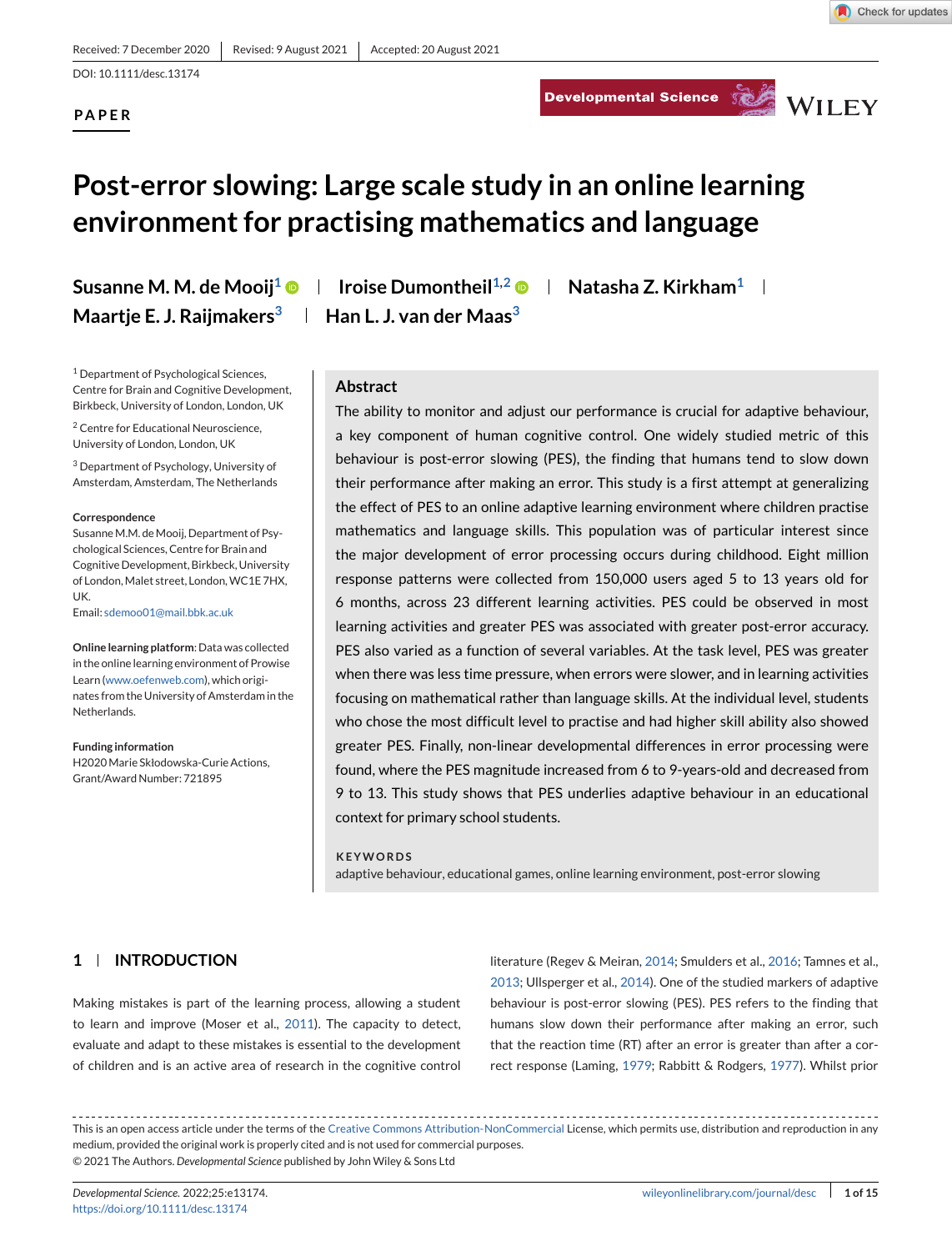studies have typically examined PES within experimental settings using executive function tasks, the present study examined PES outside the laboratory in a range of tasks implemented in an online learning environment designed to allow children to practise mathematics and language skills. This allowed the investigation of individual and task factors that affect PES.

# **1.1 Theoretical accounts of PES**

The Dual Mechanisms of Control (DMC) framework proposes that cognitive control comprises reactive and proactive components which can be used adaptively by adults depending on the demands of a task (Braver, [2012\)](#page-10-0). With proactive control, individuals anticipate and prepare to respond to upcoming events. This approach can reduce detrimental interference during the events but is quite demanding on working memory capacity. In contrast, reactive control allows individuals to respond to unforeseen events, such as an error. The reactive mode is less demanding on working memory but also less efficient and takes time and may therefore lead to PES. Two main theoretical accounts of PES have been proposed. The functional account argues that PES serves the purpose of taking more time to plan an action to prevent future errors and increase performance. This is supported by the conflict monitoring theory (Botvinick et al., [2001\)](#page-10-0), which states that slowing down reflects increased reactive control evoked by a conflict, in this case, an error. People monitor their performance and consequently adjust their response thresholds leading to slower but more accurate responses. This was also shown by Dutilh et al. [\(2012b\)](#page-10-0)'s drift-diffusion model, where participants increased their boundary separation, the model parameter for response caution, after making an erroneous decision. A more cautious response leading to more accurate behaviour in post-error trials is thought to underly adaptive behaviour (Ridderinkhof et al., [2004\)](#page-11-0), although a coupling of post-error changes in accuracy (PEA) and reaction time is not always found (for a review, see Ullsperger et al., [2014\)](#page-11-0). An alternative explanation supporting the functional account is considering PES as the product of automatic inhibition of the next response after an error (Gupta et al., [2009;](#page-10-0) Marco-Pallarés et al., [2008\)](#page-11-0), where inhibitory mechanisms increase response cautiousness after making an error.

Other studies have suggested a non-functional account of PES, where an error is thought to have a negative effect on subsequent post-error performance. The orienting account argues that PES occurs especially with infrequent errors since the attention orients towards this surprising event instead of the task (Houtman et al., [2012;](#page-10-0) Notebaert et al., [2009\)](#page-11-0). This attention shift disrupts the information process, inducing slower responses and worse performance. Notably, Danielmeier and Ullsperger [\(2011\)](#page-10-0) point out in their review that there is evidence for both the functional and non-functional account and that they are not necessarily mutually exclusive, as multiple mechanisms may contribute to PES.

Although PES effects have been presented as markers of adaptive behaviour, the majority of studies are done with relatively simple and

#### **RESEARCH HIGHLIGHTS**

- ∙ Children slow down their performance after an error (PES), an overall marker of cognitive control, while practising in an online learning environment.
- ∙ Greater slowing down is associated with improved performance after an error, suggesting that PES is adaptive.
- ∙ The occurrence of adaptive behaviour differed between mathematical and language tasks and depended on the amount of time pressure.
- ∙ Children's ability and the level of difficulty at which they chose to practise predicted the occurrence of PES.
- ∙ Development differences in PES showed a non-linear pattern, with a peak at age 9, suggesting increasing awareness of errors and ability to change behaviour.

rapid tasks such as the flanker task (e.g. Schroder et al., [2019\)](#page-11-0), or the Go/No-go task (e.g. Jonker et al., [2013\)](#page-11-0). These tasks are limited in terms of the adaptation strategies they allow and performance can only be increased by paying more attention to the stimuli, in line with Notebaert's [\(2009\)](#page-11-0) conflict monitoring theory. However, there are studies that have investigated PES in more complex settings with adults, for example using a grasping task (Ceccarini & Castiello, [2018\)](#page-10-0). In academic context, studies have also used mental arithmetic tasks with university students and found that multiple strategies were available, with larger response times after an error than after a correct response (Borght et al., [2016;](#page-10-0) Desmet et al., [2012;](#page-10-0) Lavro et al., [2018b;](#page-11-0) Núñezpeña et al., [2017\)](#page-11-0). Interestingly, Borght et al. [\(2016\)](#page-10-0) found that switching to a different strategy was associated with an increase in PEA and reduced PES. Recently, children aged 4 through 15 were tested outside the laboratory in their Montessori classrooms using a flanker task and showed post error slowing with increased self-monitoring performance later (Denervaud et al., [2020\)](#page-10-0).

#### **1.2 Development of PES**

Depending on the context, adults flexibly switch to the most adaptive mode of control, either reactive or proactive (Chiew & Braver, [2013\)](#page-10-0). Cognitive control is an ability that children are still developing: younger children seem to mostly rely on the reactive control mode (even when the proactive control is more efficient), but begin to engage in proactive control from the age of 8 years (Chevalier et al., [2015;](#page-10-0) Niebaum et al., [2020\)](#page-11-0). The development of cognitive control is not only associated with the improvement of these core cognitive processes, but also with improvements in the adaptive selection of a mode of control to engage in in a specific context or point in time. The development of error monitoring as measured by PES has mostly been examined using neuroscientific methods with children between 5 and 12 years of age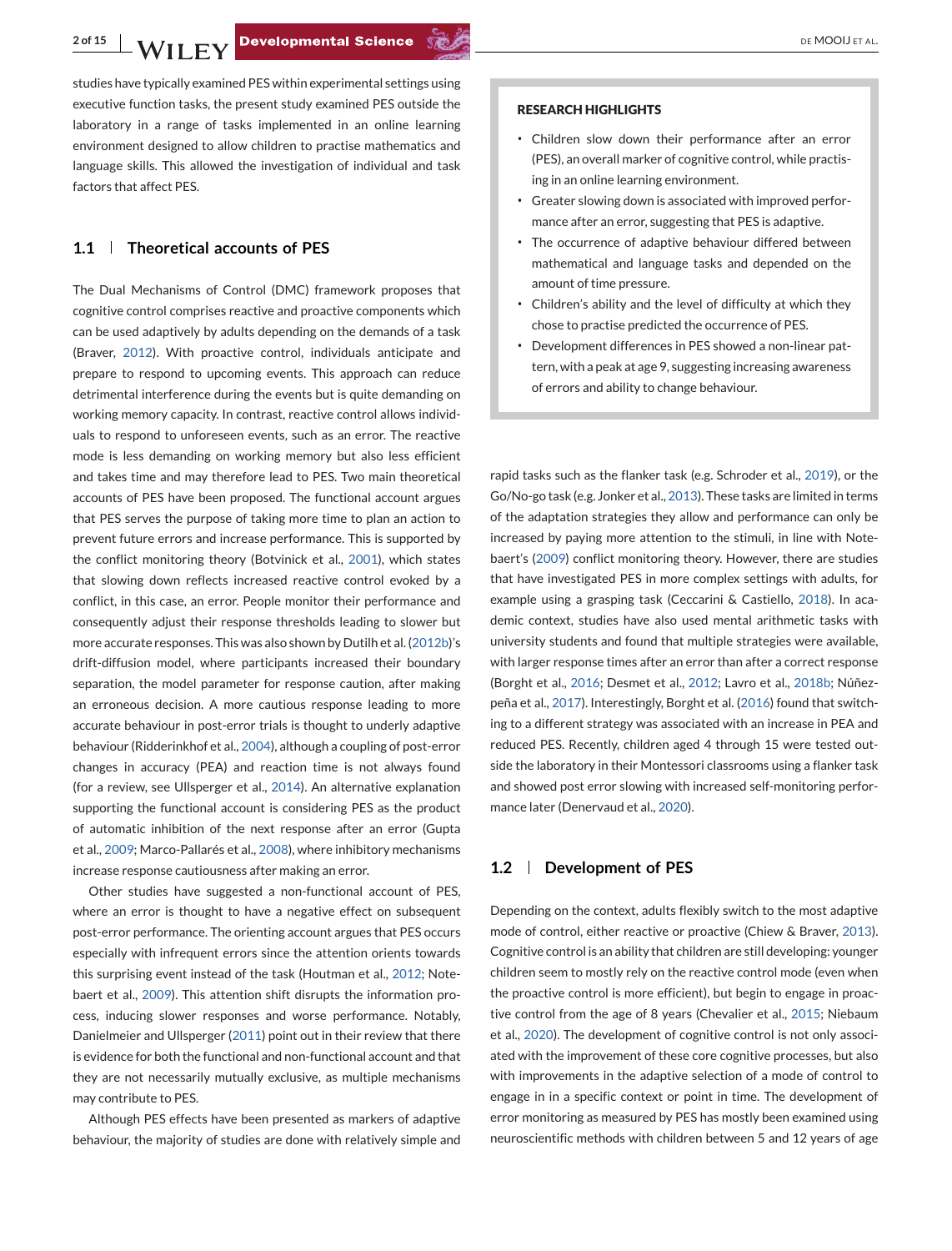(for reviews, see Ferdinand & Kray, [2014;](#page-10-0) Tamnes et al., [2013\)](#page-11-0). Some behavioural studies such as Fairweather [\(1978\)](#page-10-0) found that young children from the age of 5 slowed down after making errors during a twoto eight-choice RT task. Ever since, PES in children has been repeatedly examined and observed (Berwid et al., [2014;](#page-10-0) Fairweather, [1978;](#page-10-0) Gupta et al., [2009;](#page-10-0) Jones et al., [2003;](#page-11-0) Schachar et al., [2004;](#page-11-0) Smulders et al., [2016\)](#page-11-0). Following the orienting account where errors lead to interference, children are thought to be more prone to interference than young adults and therefore also exhibit more PES (Smulders et al., [2016;](#page-11-0) van der Molen, [2000\)](#page-11-0). Conflict arising from interference is also related to children's still-developing inhibitory control skills (Durston et al., 2002; Garon, Bryson, & Smith, 2008; Welsh, Friedman, & Spieker, 2006; B. R. Williams, Ponesse, Schachar, Logan, & Tannock, 1999). This indirect relation implies that improving inhibitory control skills would therefore lead to a reduction in PES magnitude. On the other hand, greater PES may also reflect a developmental increase in cognitive control, with greater performance monitoring and strategic adjustment of the balance between proactive and reactive control, according to the functional account (Jones et al., [2003;](#page-11-0) Tamnes et al., [2013\)](#page-11-0).

The directionality of changes in PES during development described in the literature is heterogeneous. In recent research, Smulders et al. [\(2016\)](#page-11-0) used standard two-choice RT tasks and found that post-error response slowing was present from 5 years to adulthood, i.e., the whole of their examined age range. They reported PES stability with age rather than developmental differences. Jones et al. [\(2003\)](#page-11-0) reported increasing PES from 3- to 4-years of age using a Simon Says inhibitory control task. These changes were interpreted as reflecting a developmental increase in cognitive control. The results of Gupta et al. [\(2009\)](#page-10-0) showed a non-linear development of PES in 6-11-year-old children performing two task-switching digit tasks, with a peak in magnitude of PES at age 7. Schachar et al. [\(2004\)](#page-11-0) also found a decreasing PES magnitude from 7 to 16 years of age in a stop-signal task.

# **1.3 Factors influencing the presence or magnitude of PES**

Prior research has shown that PES varies as a function of the type of task as well as the difficulty of the task. Although PES has been found in both easy tasks (e.g., flanker task, Schroder et al., [2020\)](#page-11-0) and more complex tasks (e.g., mental arithmetic task, Desmet et al., [2012\)](#page-10-0), the non-functional account noted that response slowing after an error occurs mostly under conditions when errors are rather unexpected and infrequent events (Danielmeier & Ullsperger, [2011;](#page-10-0) Lavro et al., [2018a;](#page-11-0) Notebaert et al., [2009\)](#page-11-0).

Another factor influencing PES is the type of error that preceded it. Errors can be found to be systematically faster or slower than correct responses, with a range of underlying causes (Ratcliff & Rouder, [1998\)](#page-11-0). Slow errors typically occur when accuracy is emphasized and the task is relatively difficult, whereas fast errors occur when responding is rushed. Damaso et al. [\(2020\)](#page-10-0) categorised fast and slow responses as the 50% slowest and fastest responses of each participant in two simple recognition memory experiments. Results showed that PES mostly occurred after fast errors (Damaso et al., [2020\)](#page-10-0).

#### **1.4 The current study**

In the present study, we investigated students' post-error performance in a large scale online adaptive learning environment for primary school children aged 5–13 years old. The first aim of this study was to assess the presence of PES in the various learning activities relating to different mathematical and language skills. In addition, we examined whether PES associated with increased PEA, which was expected if PES functionality is adaptive of nature, but not if PES reflected interference, as proposed in the orienting account.

The second aim was to investigate predictors of the magnitude of PES and of the association between PES and PEA. At the task level, we investigated whether the type of skill practised (mathematics vs. language) was associated with the magnitude of PES. In the learning environment used for this study, children can choose not only between different types of games but also the difficulty level of the games (hard, medium and easy), which relate to the probability of solving the items correctly based on their ability (Brinkhuis et al., [2018;](#page-10-0) Jansen et al., [2013\)](#page-10-0). This allowed us to test the prediction, based on previous research (Danielmeier & Ullsperger, [2011;](#page-10-0) Lavro et al., [2018a;](#page-11-0) Notebaert et al., [2009\)](#page-11-0), that children who choose the easy level, where there is less chance of making errors, were more likely to show PES after an error than children playing the medium and hard level, as the errors were unexpected.

Finally, we investigated the influence of the speed of responding on the PES. We first assessed the effect of time pressure (i.e., how much time children were given to respond in each task) on PES magnitude. Secondly, we distinguished fast and slow errors by categorising whether RT was higher or lower than the median split of the correct trials before the error within a task (Damaso et al., [2020\)](#page-10-0) – to control for, global fluctuations in skills and motivation of the participant. The prediction was that trials with fast errors would lead to greater PES.

We also assessed individual differences between participants as potential predictors of PES as well as of the PES-PEA association. We first examined associations with age. Given the development of cognitive control, it was expected that younger children would show more PES, reflecting greater reliance on reactive control, which is not necessarily beneficial for accuracy. Older children were expected to show a greater PES-PEA association, reflecting their improving proactive control skills. Second, we investigated how individual differences in PES may associate with children's ability in the task examined. This has not been investigated before, however, large differences in mathematical abilities occur within school grades (Straatemeier, [2014\)](#page-11-0), so only considering the age of children may not be a good proxy for comparing children's developmental stage. Therefore, we predicted that ability on a particular task would be associated with PES and PEA above and beyond age.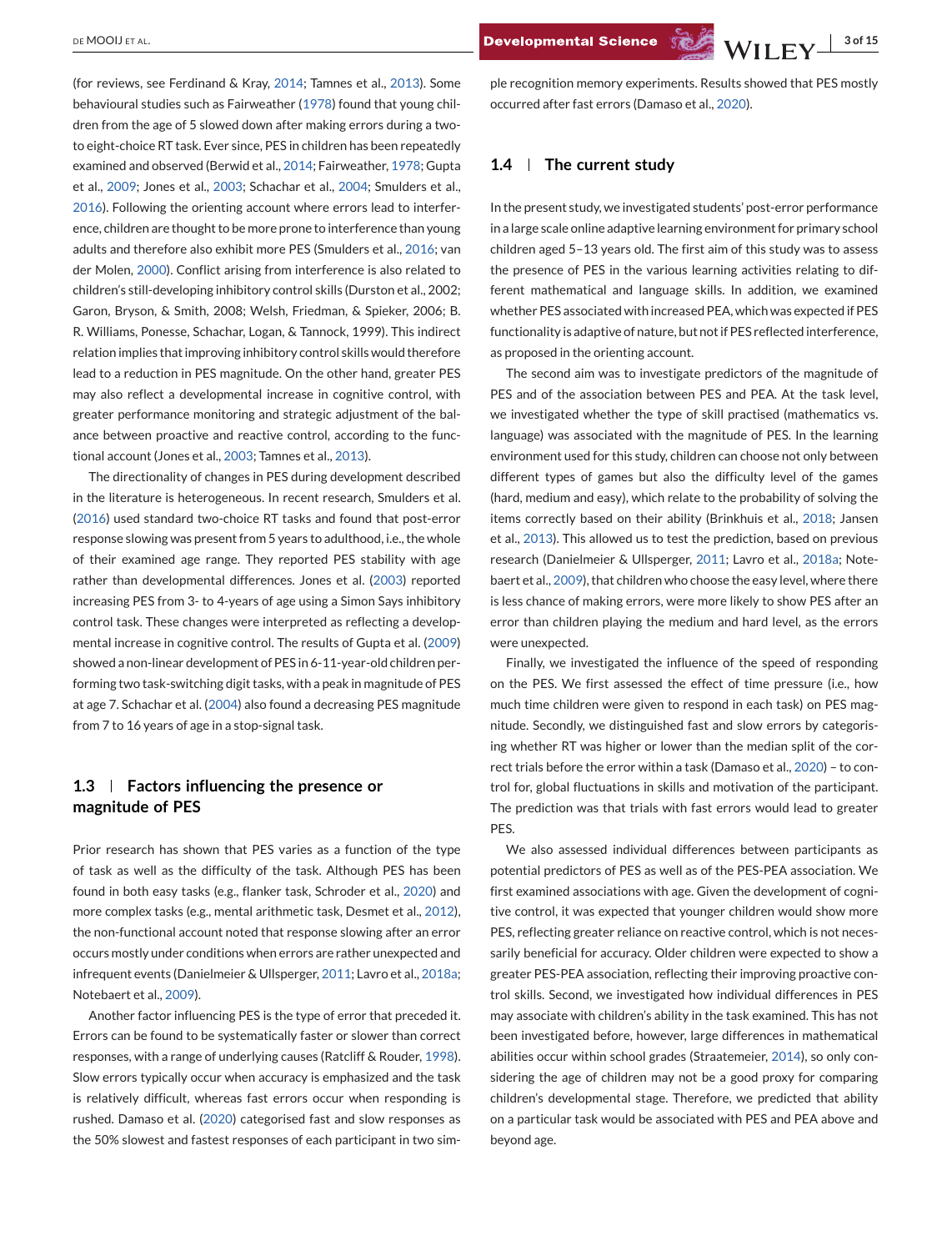# **2 METHODS**

#### **2.1 Participants**

The response data of 149,747 Dutch primary school children playing in the learning environment were collected. Their age was between 5 and 13 years old (*M* = 9.4 y, *SD* = 1.8 y, 48.6% female). Primary schools buy accounts for students to practise their language and mathematical skills in the learning environment, while their responses are logged for scientific purposes such as this study. Children (their parents or schools) can opt out of being part of the research done in the learning environment, in which case they were not included in this study. All anonymized data are available to researchers, and access to the data can be acquired by contacting the first author.

#### **2.2 Materials and equipment**

#### 2.2.1 Learning environment

Data were collected in the online adaptive learning platform *Prowise Learn* [\(www.oefenweb.nl\)](http://www.oefenweb.nl) with games to practise mathematics and language skills, actively used by Dutch primary school children. The adaptivity of this system is determined by an on-the-fly Elo-based estimation algorithm based on the accuracy and speed of the students. This approach is named after Arpad Elo, who originally developed it for chess competition ranking. Here, a person's ability rating increases when they solve the problem correctly and fast and decreases when the answer is incorrect or very slow, and vice versa for the item difficulty ratings (for more detail, see Klinkenberg, Straatemeier, & Van Der Maas, 2011; Maris & van der Maas, [2012\)](#page-11-0). Based on a student's current ability estimate, the difficulty level of the items presented to the students can be set so that the student has a probability of .90 (easy level), .75 (medium level), or .60 (hard level) of answering correctly, to ensure students remain motivated (Jansen et al., [2013;](#page-10-0) Straatemeier, [2014\)](#page-11-0). This set difficulty level can be chosen by the student and changed when preferred (Brinkhuis et al., [2018;](#page-10-0) Wilson et al., [2019\)](#page-11-0).

## $2.2.2$  | Arithmetic and language learning activities

Every student has his/her own virtual garden, where each plant represents a game to practise a specific ability. In this study, 23 different learning activities (i.e., games) were analysed. Each game session consists of ten problems where a response must be given within a certain time limit, which is visualised as virtual coins counting down on the bottom right of the screen. The student receives immediate feedback on the accuracy of their response; the remaining coins are rewarded after a correct response and subtracted when the response is incorrect. No coin is earned or lost when the student fails to answer within the time limit. This way of scoring is known as the 'High Speed High Stakes' rule (for more details, see de Mooij et al., [2020;](#page-10-0) Maris & van der Maas, [2012\)](#page-11-0).

#### **2.3 Procedure**

Participants decide for themselves when they play, how long they play for and which learning activities they want to complete. Data from a total of 45 million trials were collected in 6 months (June 2019 until November 2019) from 23 different learning activities (13 mathematics-related and 10 language-related, see Appendix A.1 for more details about the learning activities). Since the students decide themselves which learning activity they participate in and these learning activities vary in which minimum age is required to practise, the number of participants and the average age is different for each activity (see Appendix A.1 for details). Trials with an RT faster than 200 ms were regarded as guess responses and were therefore excluded. In the learning environment, children are discouraged to guess due to a visible and direct penalty of fast and incorrect responses. Trials where no response was made within the time limit were labelled as missing.

To ensure a reliable measure of post-error behaviour, RTs were selected from a specific pattern of response. In a game session, a sequence of four problems was selected when the accuracy pattern was 1-1-0-1 (1 = correct;  $0 =$  incorrect), such that a minimum of two correct responses precede an error and the trial after the error is correct. The additional correct pre-error response was added to the response sequences to ensure that a correct post-error response in a session could not at the same time be a correct pre-error response. In the 45 million trials, 8 million of such sequences were found. Similarly for the PEA measure, all occurrences of the pattern 1-1-0, i.e., a minimum of two correct responses followed by an error, were identified in the same dataset. Next, a proportion PEA was computed based on the accuracy of the first trial following this pattern for each learning activity and each participant.

# **2.4 Measures**

#### 2.4.1 Post-error slowing quantification

The majority of previous studies quantify the magnitude of PES as the difference in mean RT between trials following an error and trials following a correct response. As Dutilh et al. [\(2012b\)](#page-10-0) pointed out, this method can be confounded by the global fluctuations in ability and motivation during the task, since post-error responses are more likely to originate from the second half of a task where responses are inevitably slower due to motivation and tiredness. Dutilh's solution is to quantify PES as the average, across the selected sequences, of the difference between the RT after the error  $(RT_{E+1})$  and the RT before the error  $(RT_{E-1})$  (*PES<sub>diff</sub>*):

$$
\overline{PES_{diff}} = MRT_{E+1} - MRT_{E-1}
$$
 (1)

To ensure that our results do not fully depend on the choice of this absolute PES measure, we use two additional methods. We also report PES relative to the overall ability speed, calculated by dividing the RT difference with the average speed of the two trials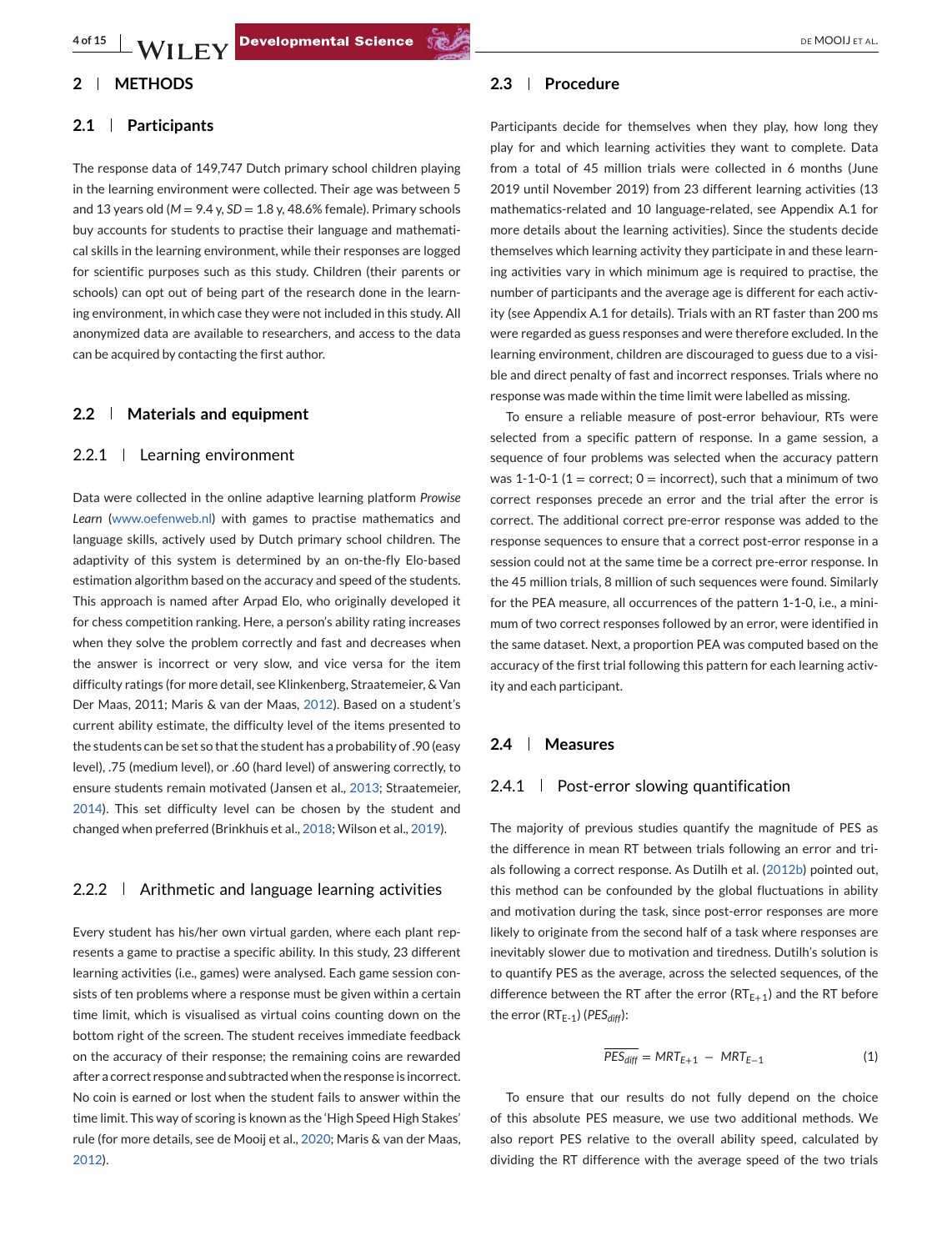$$
\widehat{PES_{rel}} = \frac{MRT_{E+1} - MRT_{E-1}}{\frac{1}{2} (MRT_{E+1} + MRT_{E-1})}
$$
(2)

The third method is a robust way of measuring post-error behaviour overall, by quantifying PES as the number of sequences where the RT was larger after the error ( $RT_{E+1}$ ) than before the error ( $RT_{E-1}$ ), relative to the number of sequences (*N*). This is a measure that is not affected by the PES effect size in certain sequences, which can vary considerably in such a big dataset. The disadvantage of this robust method is its low power.

$$
\widehat{PES_{robust}} = \frac{n(RT_{E+1} > RT_{E-1})}{N}
$$

#### **2.5 Analyses**

The main analysis focused on whether PES could be found for different learning activities. To do this, a linear mixed model was performed in R (Team, [2013\)](#page-11-0) using the package *lme4* (Bates et al., [2015\)](#page-10-0) and *lmerTest* (Kuznetsova et al., [2017\)](#page-11-0) to calculate *p*-values. Participant was treated as a random effect because the number of sequences collected per participant differed as participants can play whenever they want and as much as they want. Learning activity was treated as a fixed effect to investigate whether there were differences in PES effect per learning activity. When a general PES effect was found, the PEA measure was added along with a variety of predictors to a basic linear mixed model where both learning activity and participant were treated as random effects, to account for variance between the tasks and participants. A chi-square test was used to see if the added predictors explain PES better.

The first categorical predictor added, was the *type of learning activity*, distinguishing between mathematical and language skills. The second task predictor was *time pressure* since the tasks differed in the time limit given to participants to solve a problem, from 8 to 60 s (see Appendix A.1). The third categorical predictor, *difficulty level* (easy, medium, hard level), reflected the probability of answering correctly chosen by the child. At the participant level, we also included age (5-13 years old) and child's ability level (a continuous scale from −10 to 10) as predictors of PES magnitude. These last two predictors were analysed in a linear and quadratic fashion since the study of Gupta et al. [\(2009\)](#page-10-0) also found a non-linear development of PES with age. The ability level of a child in each learning activity is provided by the learning system itself. It is estimated with an adaptive Elo algorithm and is updated after every item. Lastly, *type of error* was investigated at the trial level, where a comparison of the magnitude of PES was made between fast and slow errors. All errors were categorised as *fast error* when the RT was lower than the median RT of the correct items before the error or as *slow error* when the RT was higher than the median RT.

#### **3 RESULTS**

## **3.1 Overall PES effect**

To measure whether there was PES in the learning activities, a linear mixed model was fitted to the data with learning activity as fixed effect and participant as random effects. Using the absolute  $\text{PES}_{\text{diff}}$  measure we found that in 20 of the 23 learning activities participants showed a significantly larger RT after an error than before, with a mean difference across learning activities of 225 ms (Figure [1](#page-6-0) and Appendix A.2 for details on the statistics). The average age of participants differed considerably between the learning activities (8.2 – 10.8 years), but this did not account for the variation in PES magnitude between To measure whether there was PES in the learning activities, a linear<br>mixed model was fitted to the data with learning activity as fixed effect<br>and participant as random effects. Using the absolute PES<sub>diff</sub> measure<br>we fou the same pattern, where the learning activities *letterchaos* and *spelling* did not show PES but post-error speeding (Appendix A.2). The learning activity practising grammar was not significantly different from zero in PES<sub>diff</sub>.

Since PES<sub>robust</sub> is a proportion measure, we performed a separate proportion test for every learning activity, testing whether RTs were greater after an error than before on more than 50% of trials, corresponding to a mean proportion score greater than 0.5. The results were in line with the linear mixed models. The average proportion across learning activities was .52 [range .48 – .55], meaning that in 52% of the sequences the RT after an error was greater than before the error.

# **3.2 PES-PEA association**

PES estimates per learning activity were expected to be positively associated with PEA, reflecting an adaptive response. This association was analysed with a one-sided Pearson correlation test. Only the learning activities with a PES<sub>diff</sub> greater than zero were analysed since these showed PES. The test indicated a positive PES-PEA association,  $r = .437$ ,  $t(19) = 1.72$ ,  $p = .049$ , such that the learning activities showing greater PES also showed greater post-error accuracy (Figure [2A\)](#page-7-0). A linear mixed model of PES data at the trial-level with PEA per learning activity and participant as random effect predictors also predicted PES magnitude, *β* = 96.90, *t*(121000) = 2.36, *p* = .018.

#### **3.3 Type of learning activity and time pressure**

Next, a variety of predictors were added and compared to a basic model with participant and learning activity as random effects to see whether these predictors could explain variance in the magnitude of PES. Learning activity PEA was also included as a fixed effect in all the analyses, to look at whether the predictors influenced the PES-PEA association. Since the different PES calculations showed comparable results, we only discuss PES<sub>diff</sub>.

We first investigated task level predictors of PES, to understand why the learning activities differed in PES magnitude. We found that type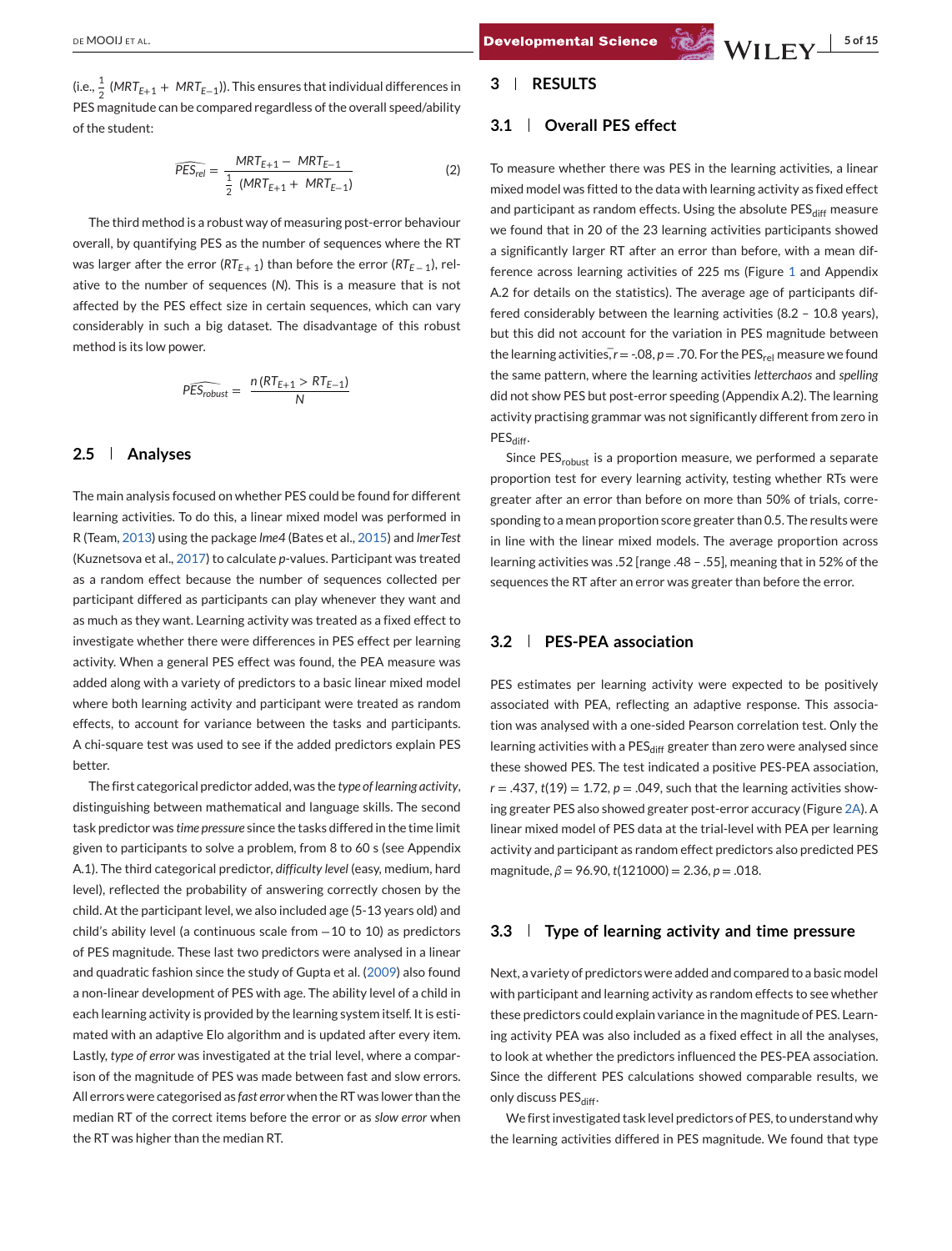<span id="page-6-0"></span>**6 of 15 NA / F R A / F R A / F R A / F R A / F R A / P R A / P R OF MOOIJ ET AL.** 



**FIGURE 1** Estimated absolute post-error slowing (PES<sub>diff</sub>) in the 23 learning activities divided into practising language skills (red) and mathematical skills (blue). PES was observed for all activities (coefficients above zero (dashed line)), except for letterchaos and spelling (see Appendix A.1 for the game details). The points are the regression coefficients estimated from the linear mixed model; the vertical lines represent the 95% confidence intervals

of skill practised (mathematics vs language) significantly predicted PES magnitude. The Tukey comparison test showed that greater PES was shown in learning activities practising mathematical skills  $(M = 276 \text{ ms})$ , *SE* = 12.4 ms) than language skills  $(M = 82.3 \text{ ms}, SE = 11 \text{ ms}), p = .02$ (Figure 1). The type of skill also moderated the PEA-PES association, *p* < .001. A separate linear mixed model for learning activities with mathematical skills showed no PES-PEA association, but for the learning activities practising language skills a higher PES average associated to greater proportion post-error correct,  $\beta = 447.80$ ,  $t(2011) = 5.59$ , *p* < .001.

As an addition to this first model, we found that how much time participants were given to respond on each trial (time pressure) predicted PES, such that greater PES was found in learning activities with more time to respond, *β* = 142.8, *t*(2942) = 8.27, *p* < .001. Moreover, time to respond moderated the PES-PEA association positively,  $β = 57.5$ ,  $t(25027) = 13.36$ ,  $p < .001$ , meaning that with more time to respond participants showed more PES along with greater post-error accuracy (Figure [2B\)](#page-7-0). The time to respond did not differ between the learning activities practising language  $(M = 26.0 s)$  and mathematical skills  $(M = 29.2 s)$ ,  $p = .45$ . Time pressure also did not interact with the type of skill practised,  $p = .92$ .

While all learning activities showed on average slower RT on error trials than on correct trials, there was an association between time to respond and error RT, such that longer time to respond associated with slower error RTs,  $β = 0.46$ ,  $t(1519124) = 422.8$ ,  $p < .001$ . Furthermore, when there was more time to respond, participants also exhibited slower errors compared to the RTs of the correct trials,  $\beta = 0.15$ , *t*(1519124) = 189.1, *p* < .001.

In addition, at the trial level, a model including the type of error (fast vs slow errors) was found to be a better model to explain PES than the basic model,  $\chi^2 = 380.96$ ,  $p < .001$ . Here, participants showed greater PES effect after slow errors ( $M = 276$  ms,  $SE = 11.6$  ms) than after fast errors ( $M = 147$  ms,  $SE = 12.4$  ms), in line with what was found at the task level.

## **3.4 Difficulty level (chosen by the participant)**

At the participant level, we examined whether including the difficulty level chosen by the student (easy, medium, hard), which affects the selection of items and hence the error rate, would change the basic model (participant and learning activity as random effects) fit. There were no significant differences in age between the children choosing the difficulty levels. We found that adding difficulty level as a predictor significantly improved the model,  $\chi^2 = 205.08$ ,  $p < .001$ . Figure [3](#page-8-0) shows that participants choosing the most difficult level in learning activities also had the greatest PES effect (*M* = 270 ms, *SE* = 12.6 ms) compared to participants choosing the medium level ( $M = 208$  ms,  $SE = 11.8$  ms) and easy level (*M* = 129 ms, *SE* = 10.8 ms). Follow up comparisons using a Tukey test showed that participants choosing the hard level had a significantly greater PES than participants choosing the medium and the easy levels, *p*'s < .001, and children choosing the medium level also showed significantly greater PES than children choosing the easy level,  $p = 0.006$ . To examine the PES-PEA association in comparison to the difficulty level, the expected proportion correct given the difficulty level was subtracted from the post-error correct metric. There was no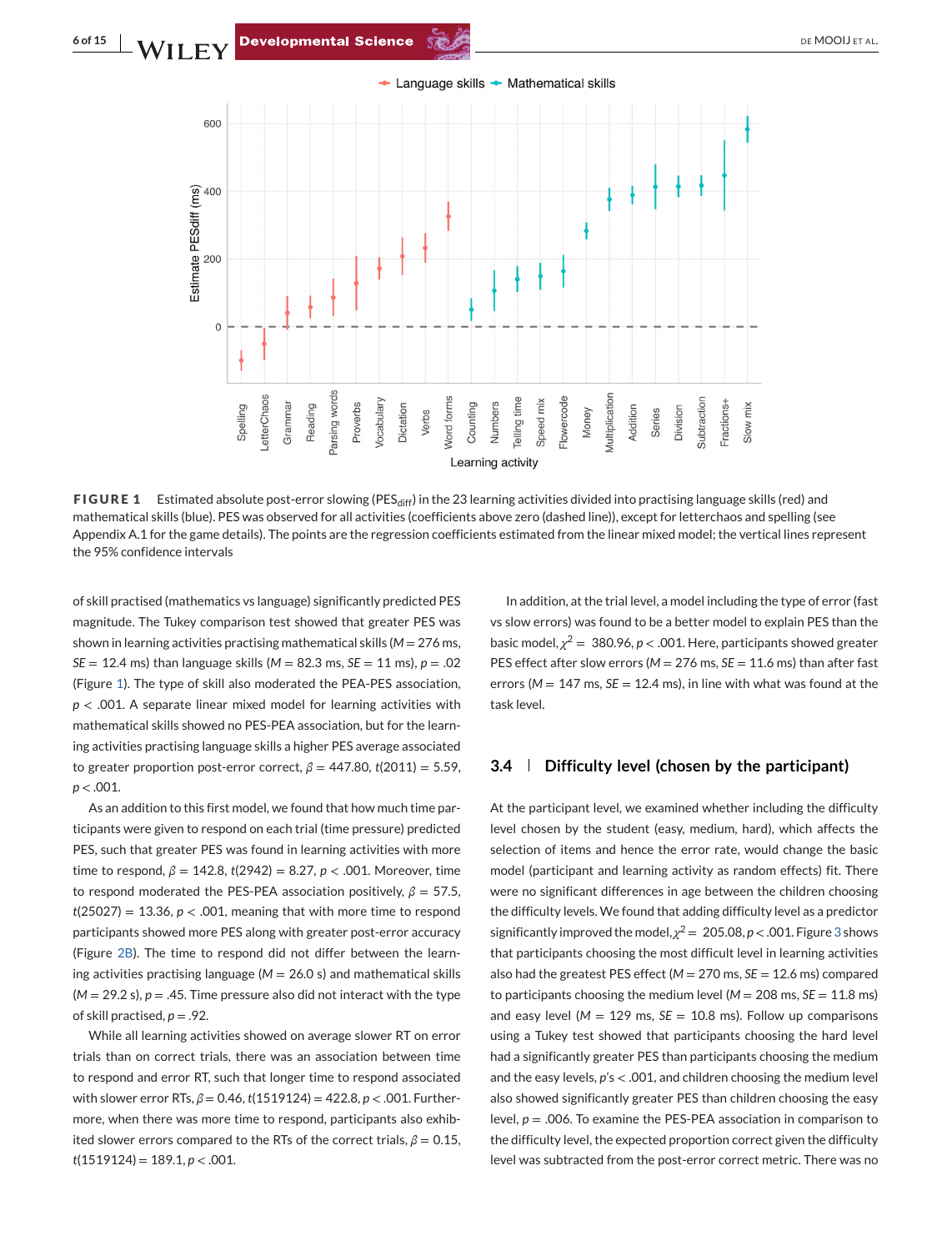<span id="page-7-0"></span>



**FIGURE 2** (A) Scatterplot of the association between mean PES<sub>diff</sub> and mean proportion post-error accuracy across learning activities. (B) Association between post-error slowing (PES) difference (ms) and post-error accuracy as a function of how much time participants were given to respond in the learning activities. The lines represent the predicted PES-PEA associations for the different time limits. The dotted bands around the linear function represent the 95% confidence interval

interaction between the difficulty level and the PES-PEA association, such that even though participants showed more PES in the hard level, these participants did not show significantly more improved post-error performance in comparison to the participants in the other levels. But the PES-PEA association remained significant when controlling for difficulty level,  $\beta = 131.4$ ,  $t(122982) = 3.2$ ,  $p = .001$ .

## **3.5 Age and ability**

To investigate developmental differences in PES, we examined the association of PES magnitude with children's age and ability level

at a participant level, above and beyond PEA. We found that age predicted PES linearly ( $\beta$  = -50.6,  $p$  < .001) and quadratically (*β* = −26.5, *p* < .001), where the magnitude of PES increased from 6 to 9 years old and decreased from 9 to 13 (Figure [4A\)](#page-9-0). In the same model, the children's ability level was found to predict PES effect positively in a linear way (*β* = 156.6, *p* < .001), but not quadratically,  $p = .60$  (Figure [4B\)](#page-9-0). Neither the age nor the ability level of the child moderated the association between PES and PEA, age  $p = .26$ , ability level  $p = .07$ , but PEA remained a significant predictor of PES in the model,  $β = 130.1$ ,  $t(358880) = 3.15$ ,  $p = .002$ .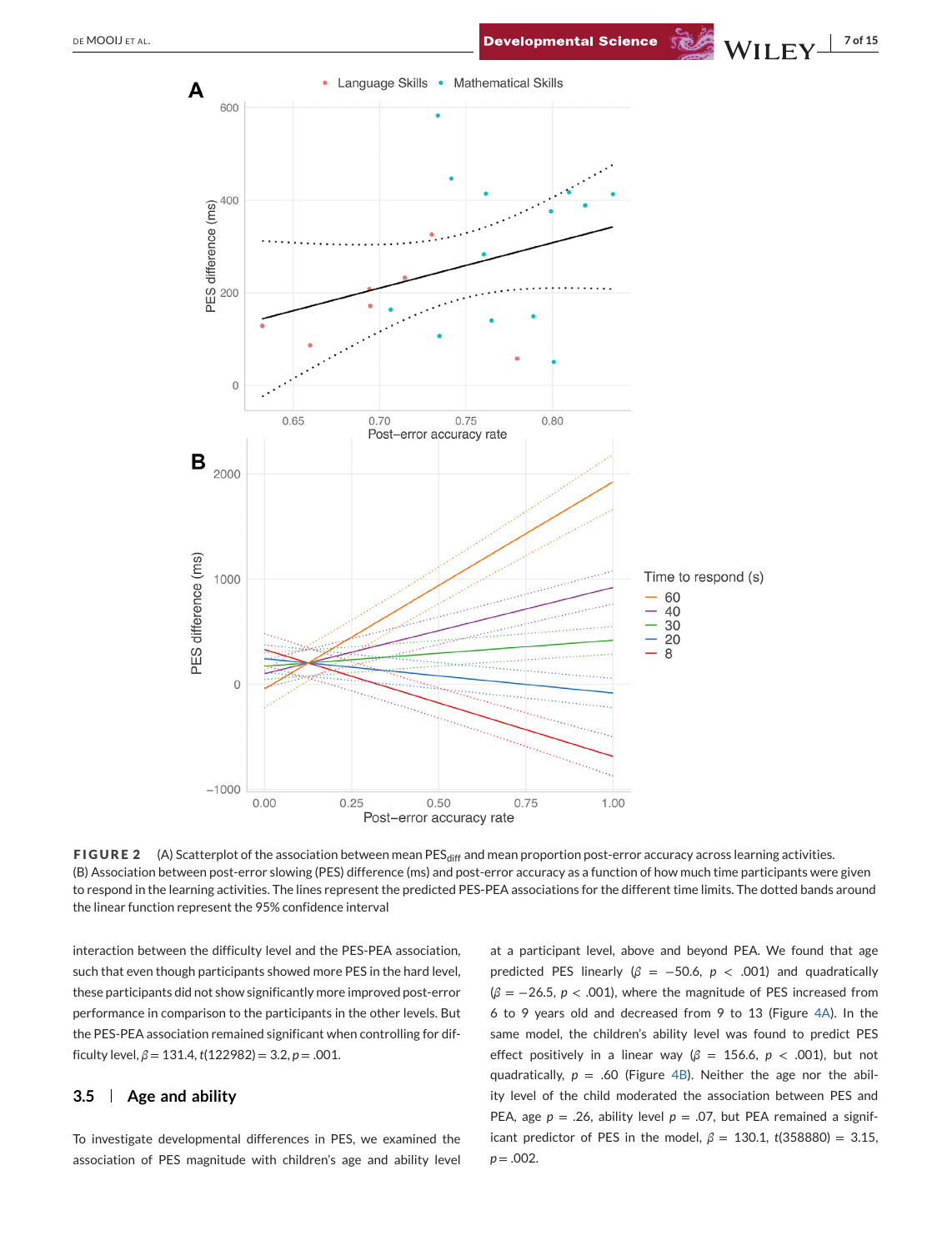<span id="page-8-0"></span>**8 of 15** MILEY Developmental Science **Service Construct Construct Construct** DEMOOIJ ET AL.



**FIGURE 3** PES magnitude as a function of the difficulty level chosen by the participants. The difficult level corresponds to the probability that participants will give a correct answer: 90% at the easy level, 75% at the medium level and 60% at the hard level (60%). The vertical error bars represent the 95% confidence intervals

#### **4 DISCUSSION**

In this study post-error slowing, which is thought to be a marker of adaptive behaviour, was investigated in an online learning environment for primary school children. In nearly all 23 mathematical and language-related learning activities we found post-error slowing (PES). To ensure a robust result, we used three different measures of PES, that consider the impact of fatigue, general response speed and the magnitude of the RT difference. We found no difference in the main results between these measures. PES associated with increased post-error accuracy (PEA), suggesting that children who slow down their performance after an error are adapting their strategies and improve their accuracy. Further analyses revealed variability in the magnitude of PES and its association with PEA as a function of task and individual differences. First, learning activities that involved practising mathematical skills showed the greatest PES effects, whereas during language skills practise the PES effect was smaller but had a greater impact on accuracy rate. Second, when children had more time to respond, that is, less time pressure, they also showed greater adaptive behaviour after an error. In line with this, we found that the PES effect was highest after making a slow error, in comparison to fast errors. Third, looking at individual differences between children we found that children who chose the most difficult practise level had the greatest PES, but not necessarily greater PEA than children in the other levels. Finally, we found that from 6 to 9 years of age, PES effects increased and from 9 to 13 years of age declined and that greater ability on the learning activities independently (in addition to the age effect) predicted greater PES magnitude.

Overall, the study showed promising findings for generalising PES in an educational context. The findings relating to the mathematically focused learning activities are in line with prior research examining PES within the context of mental arithmetic tasks (Borght et al., [2016;](#page-10-0) Desmet et al., [2012;](#page-10-0) Lavro et al., [2018b;](#page-11-0) Núñez-peña et al., [2017\)](#page-11-0). This study supports the finding that children slow down their performance after an error in complex tasks in a range of mathematical tasks but more importantly, they also show this in an online practice system. No previous studies, to our knowledge, have addressed the PES effect in linguistic tasks. Although the effects were remarkably smaller, we also found PES in the linguistic domain. The substantial difference between the domains could be due to how this specific learning environment practises the particular skills. Further research is needed to support this finding using language-related tasks outside and inside the laboratory (e.g., spelling or reading).

Studying PES in an online learning environment has both advantages and limitations.

The advantages are that it is possible to examine PES in a large heterogeneous sample of children that play in a natural environment covering a wide range of tasks. Another advantage is the adaptivity of the practice system, which ensures that PES could be investigated in cognitively demanding tasks for all ages and ability levels. But there are also some drawbacks of collecting data in such a setting. Since children play in their natural environment, we cannot control or check their circumstances, such as the presence of any distraction in the room, device, or whether someone else is playing on their account. Since students can also practise the learning activity of their choice when they want, the data differ a lot in size between the learning activities and between the students. In this study, we controlled for these complex data by using learning activity and student as random effects in a linear mixed model.

Since we reliably observed post-error slowing across tasks, the next question was why it occurs and in which conditions. In this study, we show that students' accuracy was greater after an error when they showed greater post-error slowing, suggesting that PES may contribute to adaptive changes in behaviour after the detection of an error (Ullsperger et al., [2014\)](#page-11-0), in line with the functional account proposed by the conflict monitoring theory (Botvinick et al., [2001;](#page-10-0) Dutilh et al., [2012a\)](#page-10-0). This is in contrast with Notebaert's proposal that PES is a response to unexpected infrequent events, where the attention is shifted towards the errors, instead of towards improving performance (Notebaert et al., [2009\)](#page-11-0). Moreover, this study showed that students performing at the most difficult level, with the highest probability of making an error, showed the greatest PES effect, which again is not in line with Notebaert's argument that PES diminishes as error frequency increases. It is debatable whether the impact of committing an error in this study is the same as for some of the previous studies. The orienting account was originally described for tasks where the errors represent impulsive incorrect response selection due to stimulus ambiguity, where errors are rare. Notably, in the tasks investigated here, the errors are more focused on learning, rather than performance, and problems become gradually more difficult for everyone instead of being simply repeated. Arguably, the type of error monitoring in a learning environment impacts the strategy use of students more.When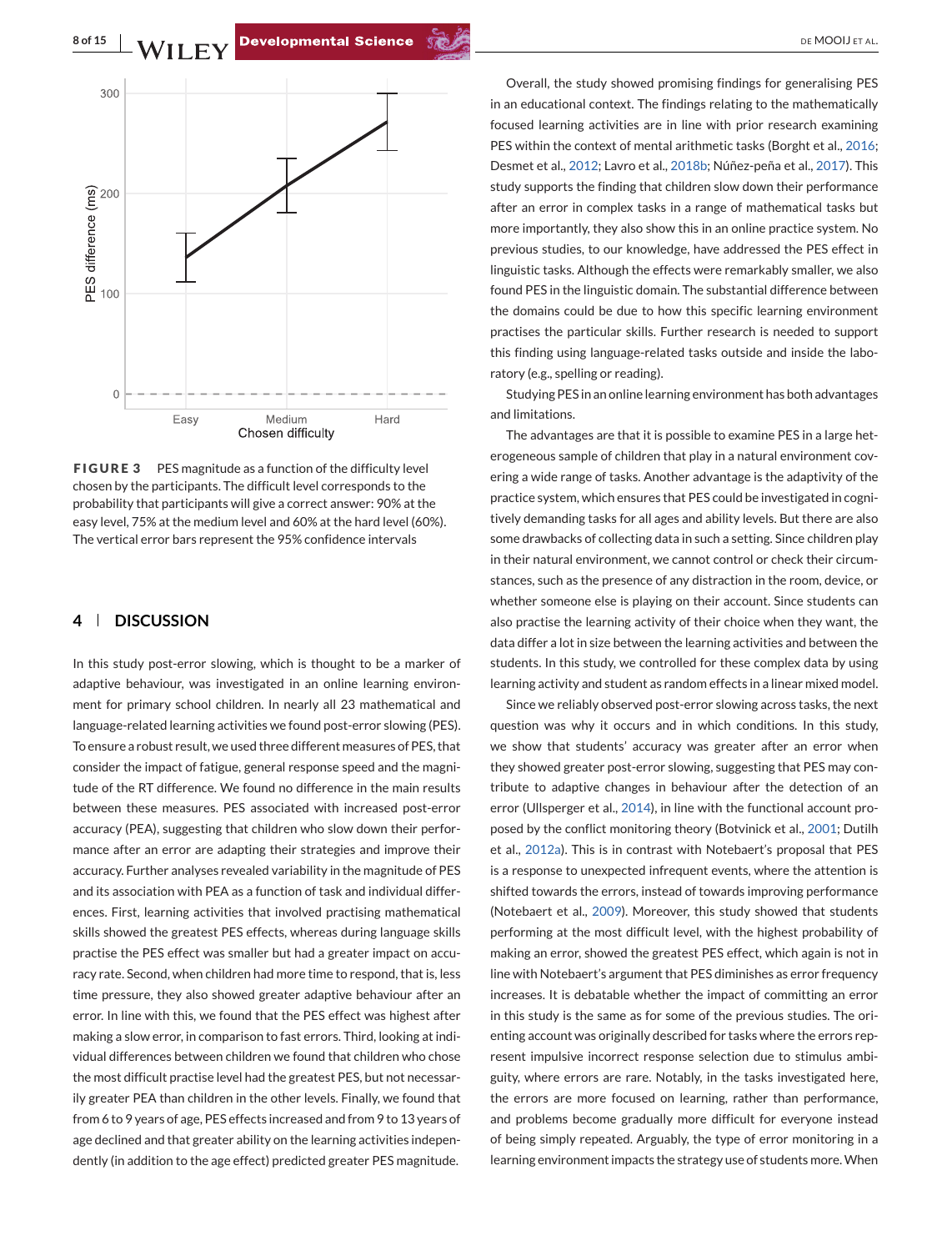<span id="page-9-0"></span>

**FIGURE 4** PES difference predicted by a combination of the linear and quadratic function of age (years) and ability rating. The grey bands around the functions represent the 95% confidence interval

children are learning, they typically use less sophisticated strategies first; after direct feedback (e.g., an error) they increase their reactive control, in line with the DMC framework, and try out more sophisticated strategies that might take longer to perform (Lemaire & Siegler, [1995\)](#page-11-0), leading to greater PES. Children choosing the most difficult levels are more challenged in terms of learning new skills, that require more sophisticated strategies, which could account for the larger PES magnitude they show. This is also in line with our finding that students who show greater PES and may therefore be more closely monitoring their errors and adjusting their strategies, are the more able students who can solve more difficult problems. However, this latter part was not supported by a stronger PES-PEA relation for the most difficult level in comparison to the other levels.

In contrast to Damaso et al. [\(2020\)](#page-10-0), we found that children show greater PES after slow errors than after fast errors. We also found that learning activities with longer time to respond and therefore less pressure to answer quickly and therefore less pressure to make fast errors showed bigger PES magnitude. This could again be in line with the use of more sophisticated strategies after an error, such that tasks with less pressure invite students to try out different strategies resulting in longer RTs and greater accuracy. What is different from previous studies such as Damaso et al. [\(2020\)](#page-10-0), is that in this learning environment there is an emphasis on both speed and accuracy for all learning activities, therefore the influence of putting greater emphasis on speed, or accuracy, could not be investigated.

The age-related differences in PES showed that PES could be observed from the age of 6 until the investigated age of 13, in line with the study of Smulders et al. [\(2016\)](#page-11-0). But contrary to this study, where they found stability with age, we found non-linear developmental differences, with increasing PES until the age of 9 followed by decline. Gupta et al. [\(2009\)](#page-10-0) also found this developmental curve but with an earlier peak at the age of 7. However, between the age of 7 and 8 this decrease was not uniform, and the biggest reduction occurred between

9 and 10. Cognitive control continues to develop during childhood and children before the age of 8 are mostly relying on reactive control after an error, which is in line with the increasing PES that was observed in younger children in this study. From the age of 8 there is a developmental shift towards an improvement in and more use of proactive control skills, and away from reactive control, which may be reflected in the reduction of PES observed in late childhood in this study (Chevalier et al., [2015;](#page-10-0) Niebaum et al., [2020\)](#page-11-0). This also goes jointly with a major development in executive functioning, especially task switching and error processing. Inhibition, which is required to withhold and delay a response, is thought to be the mechanism underlying error processing (Grammer, Carrasco, Gehring, & Morrison, 2014; Gupta et al., [2009;](#page-10-0) Marco-Pallarés et al., [2008\)](#page-11-0). A major development in task switching takes place between 7 and 10 years of age, while major development in error processing occurs between 6 and 11 years of age. Before the age of 7, children are developing their ability to monitor and process errors accordingly, hence a large number of slow trials. After the age of 7, children are more able and faster, with less switch cost and inhibition, to recover from prior error trials causing a decrease in PES. For further research, it would be interesting to study the development of error processing longitudinally as well as its association with children's ability to switch between proactive and reactive control, and the development of their executive functioning, such as task switching and inhibitory control. More practically, given that PES is associated with improved performance, we could teach children to use more proactive strategies, especially in the context of a learning environment.

To conclude, we found an overall marker of adaptive behaviour, as measured by post-error slowing and post-error accuracy, in an online learning system. In light of the replication crisis (Open Science Collaboration, [2015\)](#page-11-0) as well as the need for ecological validity in psychology (Lerner & Schmid Callina, [2014;](#page-11-0) Schmuckler, [2001\)](#page-11-0), this study is valuable showing that the PES finding can be replicated and generalised to a variety of academic tasks.We also showed that the occurrence of this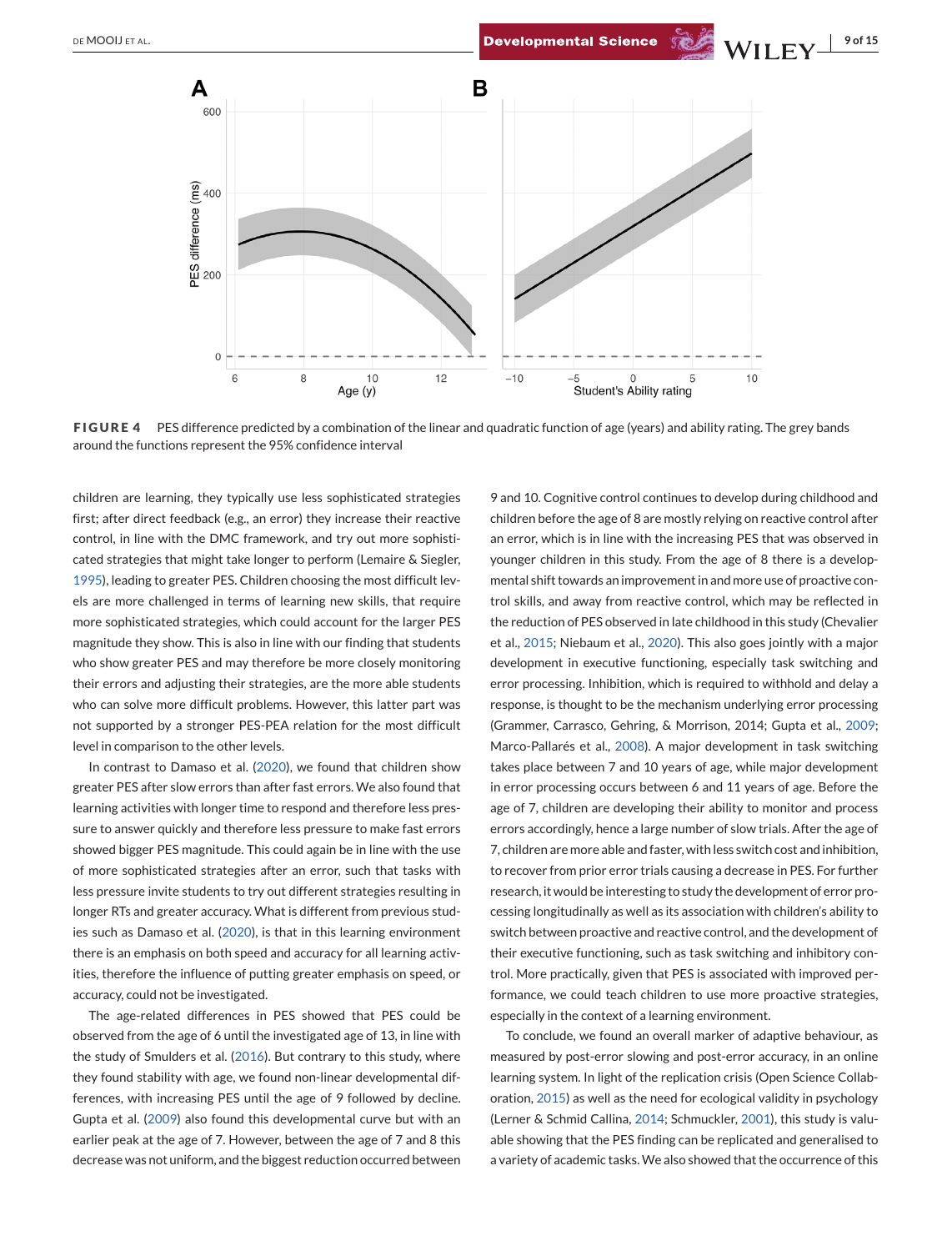<span id="page-10-0"></span>behaviour, depended on (1) the task, in terms of the amount of time pressure and skill practised; (2) previous trials practised, e.g., fast or slowly answered; (3) and characteristics of the learner, in terms of age, ability and motivation for challenge. This marker is a good proxy for whether children monitor their errors and adapt their behaviour and can be used to predict children's performance and progress in the skills practised.

#### **ACKNOWLEDGMENTS**

This project has received funding from the European Union's Horizon 2020 Marie Sklodowska-Curie Innovative Training Network (grant agreement number 721895).

#### **CONFLICT OF INTEREST**

Han L.J. van der Maas is full professor of Psychological Methods at the University of Amsterdam and founder of Oefenweb, the company that operates the online adaptive learning environment of Learn. Because he is not currently involved with this company and this study does not aim to demonstrate the effectiveness of training in the Learn system, we do not see a conflict of interest.

#### **ETHICS**

Schools and families with accounts are informed that Learn collects data for research purposes. Children (their parents or schools) can opt out of being part of the research done in the practice system and are, therefore, not included in this study. All data were anonymized before analysis. This procedure was approved by the Ethics Review Board of the department of Psychology at the University of Amsterdam.

#### **DATA AVAILABILITY STATEMENT**

Data and script for analysis are available on a dedicated research server of Prowise Learn in collaboration with University of Amsterdam. To get access, please email Susanne de Mooij: [sdemoo01@mail.bbk.ac.uk](mailto:sdemoo01@mail.bbk.ac.uk) .

#### **ORCID**

*Susanne M. M. de Mooij* <https://orcid.org/0000-0001-8928-0851> *Iroise Dumontheil* <https://orcid.org/0000-0001-5236-7849>

#### **REFERENCES**

- Bates, D., Mächler, M., Bolker, B. M., & Walker, S. C. (2015). Fitting linear mixed-effects models using lme4. *Journal of Statistical Software*, *67*(1),. <https://doi.org/10.18637/jss.v067.i01>
- Berwid, O. G., Halperin, J. M., Jonhson, R. J., & Marks, D. J. (2014). Preliminary evidence for reduced post-error reaction time slowing in hyperactive/inattentive preschool children. *Child Neuropsychology*, *20*(2), 196–209. <https://doi.org/10.1080/09297049.2012.762760> PMID: 23387525
- Van Der Borght, L., Desmet, C., & Notebaert, W. (2016). Strategy Changes After Errors Improve Performance. *Frontiers in Psychology*, *6*(2051), 1–6. <https://doi.org/10.3389/fpsyg.2015.02051>
- Botvinick, M. M., Braver, T. S., Barch, D. M., Carter, C. S., & Cohen, J. D. (2001). Conflict monitoring and cognitive control. *Psychological Review*, *108*(3), 624–652. <https://doi.org/10.1037/0033-295x.108.3.624> PMID: 11488380
- Braver, T. S. (2012). The variable nature of cognitive control: A dual mechanisms framework. *Trends in Cognitive Sciences*, *16*(2), 106–113. [https:](https://doi.org/10.1016/j.tics.2011.12.010) [//doi.org/10.1016/j.tics.2011.12.010](https://doi.org/10.1016/j.tics.2011.12.010) PMID: 22245618
- Brinkhuis, M. J. S., Savi, A. O., Hofman, A. D., Coomans, F., van der Maas, H. L. J., & Maris, G. (2018). Learning as it happens : A decade of analyzing and shaping a large-scale online learning system. *Journal of Learning Analytics*, *5*(2), 29–46. <https://doi.org/10.18608/jla.2018.52.3>
- Ceccarini, F., & Castiello, U. (2018). The grasping side of post-error slowing. *Cognition*, *179*, 1–13. [https://doi.org/10.1016/j.cognition.2018.05.](https://doi.org/10.1016/j.cognition.2018.05.026) [026](https://doi.org/10.1016/j.cognition.2018.05.026) PMID: 29886094
- Chevalier, N., Martis, S. B., Curran, T., & Munakata, Y. (2015). Metacognitive processes in executive control development: The case of reactive and proactive control. *Journal of Cognitive Neuroscience*, *27*(6), 1125–1136. <https://doi.org/10.1162/jocn> PMID: 25603026
- Chiew, K. S., & Braver, T. S. (2013). Temporal dynamics of motivationcognitive control interactions revealed by high-resolution pupillometry. *Frontiers in Psychology*, *4*, 1–15. [https://doi.org/10.3389/fpsyg.2013.](https://doi.org/10.3389/fpsyg.2013.00015) [00015](https://doi.org/10.3389/fpsyg.2013.00015) PMID: 23382719
- Damaso, K., Williams, P., & Heathcote, A. (2020). Evidence for different types of errors being associated with different types of post-error changes. *Psychonomic Bulletin and Review*, 1–6. [https://doi.org/10.3758/](https://doi.org/10.3758/s13423-019-01675-w) [s13423-019-01675-w](https://doi.org/10.3758/s13423-019-01675-w)
- Danielmeier, C., & Ullsperger, M. (2011). Post-error adjustments. *Frontiers in Psychology*, *2*(233), 1–10. <https://doi.org/10.3389/fpsyg.2011.00233> PMID: 21713130
- deMooij, S.M.M., Kirkham, N. Z., Raijmakers,M. E. J., van derMaas, H. L. J., & Dumontheil, I. (2020). Should online math learning environments be tailored to individuals' cognitive profiles? *Journal of Experimental Child Psychology*, *191*, 1–15. <https://doi.org/10.1016/j.jecp.2019.104730>
- Denervaud, S., Knebel, J. F., Immordino-Yang, M. H., & Hagmann, P. (2020). Effects of traditional versus Montessori schooling on 4- to 15-year old children's performance monitoring. *Mind, Brain, and Education*, *14*(2), 167–175. <https://doi.org/10.1111/mbe.12233>
- Desmet, C., Imbo, I., Brauwer, J. D.e, Brass, M., Fias, W., Notebaert, W., Desmet, C., Imbo, I., de Brauwer, J., Brass, M., & Fias, W. (2012). Error adaptation in mental arithmetic. *The Quarterly Journal of Experimental Psychology*, *65*(5), 1059–1067. [https://doi.org/10.1080/17470218.](https://doi.org/10.1080/17470218.2011.648943) [2011.648943](https://doi.org/10.1080/17470218.2011.648943) PMID: 22439882
- Dutilh, G., Ravenzwaaij, D. V., Nieuwenhuis, S., van der Maas, H. L. J., Forstmann, B. U., & Wagenmakers, E. (2012a). How to measure posterror slowing : A confound and a simple solution. *Journal of Mathematical Psychology*, *56*(3), 208–216. <https://doi.org/10.1016/j.jmp.2012.04.001>
- Dutilh, G., Vandekerckhove, J., Forstmann, B. U., Keuleers, E., Brysbaert, M., & Wagenmakers, E. (2012b). Testing theories of post-error slowing. *Attention, Perception, and Psychophysics*, *74*, 454–465. [https://doi.org/10.](https://doi.org/10.3758/s13414-011-0243-2) [3758/s13414-011-0243-2](https://doi.org/10.3758/s13414-011-0243-2)
- Fairweather, H. (1978). Choice reaction times in children: Error and post-error responses, and the repetition effect. *Journal of Experimental Child Psychology*, *26*, 407–418. [https://doi.org/10.1016/0022-0965\(78\)](https://doi.org/10.1016/0022-0965(78)90121-2) [90121-2](https://doi.org/10.1016/0022-0965(78)90121-2)
- Ferdinand, N. K., & Kray, J. (2014). Developmental changes in performance monitoring : How electrophysiological data can enhance our understanding of error and feedback processing in childhood and adolescence. *Behavioural Brain Research*, *263*, 122–132. [https://doi.org/10.1016/j.bbr.](https://doi.org/10.1016/j.bbr.2014.01.029) [2014.01.029](https://doi.org/10.1016/j.bbr.2014.01.029) PMID: 24487012
- Gupta, R., Kar, B. R., & Srinivasan, N. (2009). Development of task switching and post-error-slowing in children. *Behavioral and Brain Functions*, *5*(1), 38. <https://doi.org/10.1186/1744-9081-5-38> PMID: 19754947
- Houtman, F., Castellar, E. N., & Notebaert, W. (2012). Orienting to errors with and without immediate feedback. *Journal of Cognitive Psychology*, *24*(3), 278–285. <https://doi.org/10.1080/20445911.2011.617301>
- Jansen, B. R. J., Louwerse, J., Straatemeier, M., van der Ven, S. H. G., Klinkenberg, S., & van der Maas, H. L. J. (2013). The influence of experiencing success in math on math anxiety, perceived math competence, and math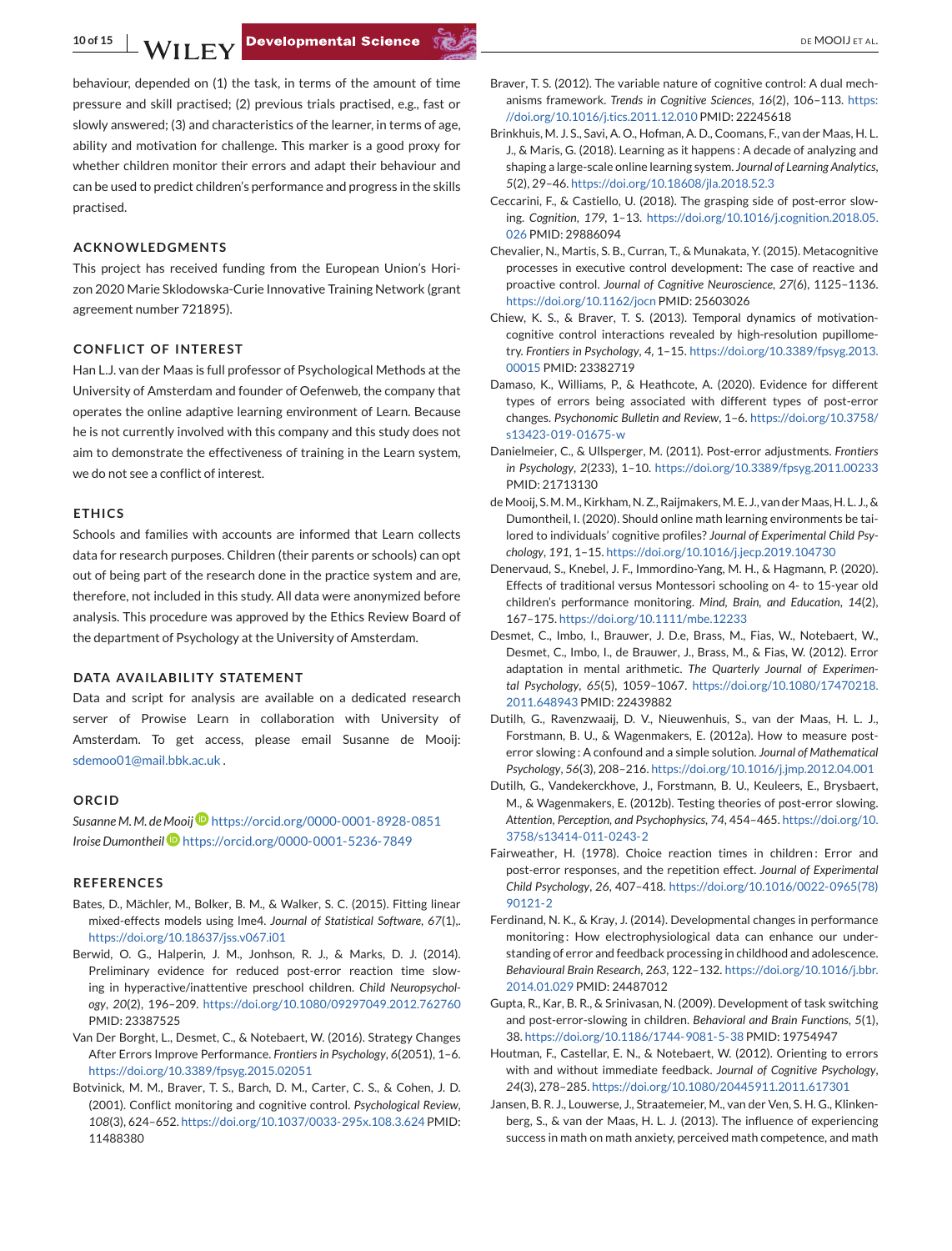<span id="page-11-0"></span>performance. *Learning and Individual Differences*, *24*, 190–197. [https://](https://doi.org/10.1016/j.lindif.2012.12.014) [doi.org/10.1016/j.lindif.2012.12.014](https://doi.org/10.1016/j.lindif.2012.12.014)

- Jones, L. B., Rothbart, M. K., & Posner, M. I. (2003). Development of executive attention in preschool children. *Developmental Science*, *6*(5), 498– 504. <https://doi.org/10.1111/1467-7687.00307>
- Jonker, T. R., Seli, P., Cheyne, J. A., & Smilek, D. (2013). Performance reactivity in a continuous-performance task: Implications for understanding post-error behavior. *Consciousness and Cognition*, *22*(4), 1468–1476. <https://doi.org/10.1016/j.concog.2013.10.005> PMID: 24177237
- Kuznetsova, A., Brockhoff, P. B., & Christensen, R. H. B. (2017). lmerTest package : Tests in linear mixed effects. *Journal of Statistical Software*, *82*(13),. <https://doi.org/10.18637/jss.v082.i13> PMID: 29430216
- Laming, D. (1979). Choice reaction performance following an error. *Acta Psychologica*, *43*, 199–224. [https://doi.org/10.1016/0001-6918\(79\)](https://doi.org/10.1016/0001-6918(79)90026-x) [90026-x](https://doi.org/10.1016/0001-6918(79)90026-x)
- Lavro, D., Ben-Shachar, M. S., Saville, C. W. N., Klein, C., & Berger, A. (2018a). Testing the bottleneck account for post-error slowing beyond the post-error response. *Biological Psychology*, *138*, 81–90. [https://doi.](https://doi.org/10.1016/j.biopsycho.2018.08.010) [org/10.1016/j.biopsycho.2018.08.010](https://doi.org/10.1016/j.biopsycho.2018.08.010) PMID: 30121286
- Lavro, D., Levin, D., Klein, C., & Berger, A. (2018b). Response time distribution parameters show posterror behavioral adjustment in mental arithmetic. *Acta Psychologica*, *186*, 8–17. [https://doi.org/10.1016/j.](https://doi.org/10.1016/j.actpsy.2018.04.001) [actpsy.2018.04.001](https://doi.org/10.1016/j.actpsy.2018.04.001) PMID: 29660604
- Lemaire, P., & Siegler, R. S. (1995). Four aspects of strategic change: Contributions to children's learning of multiplication. *Journal of Experimental Psychology: General*, *124*(1), 83–97. [https://doi.org/10.1037/0096-3445.](https://doi.org/10.1037/0096-3445.124.1.83) [124.1.83](https://doi.org/10.1037/0096-3445.124.1.83) PMID: 7897342
- Lerner, R. M., & Schmid Callina, K. (2014). Relational developmental systems theories and the ecological validity of experimental designs: Commentary on freund and isaacowitz. *Human Development*, *56*(6), 372–380. <https://doi.org/10.1159/000357179>
- Marco-Pallarés, J., Camara, E., Münte, T. F., & Rodríguez-Fornells, A. (2008). Neural mechanisms underlying adaptive actions after slips. *Journal of Cognitive Neuroscience*, *20*(9), 1595–1610. [https://doi.org/10.1162/jocn.](https://doi.org/10.1162/jocn.2008.20117) [2008.20117](https://doi.org/10.1162/jocn.2008.20117) PMID: 18345985
- Maris, G., & van der Maas, H. L. J. (2012). Speed-accuracy response models: Scoring rules based on response time and accuracy. *Psychometrika*, *77*(4), 615–633. <https://doi.org/10.1007/s11336-012-9288-y>
- Moser, J. S., Schroder, H. S., Heeter, C., Moran, T. P., & Lee, Y. (2011). Mind your errors : Evidence for a neural mechanism linking growth mind-set to adaptive posterror adjustments. *Psychological Science*, *22*(12), 484–489. <https://doi.org/10.1177/0956797611419520>
- Niebaum, J. C., Chevalier, N., Guild, R. M., & Munakata, Y. (2020). Developing adaptive control: Age-related differences in task choices and awareness of proactive and reactive control demands. *Cognitive, Affective, and Behavioral Neuroscience*.
- Notebaert, W., Houtman, F., Opstal, F. V., Gevers, W., Fias, W., & Verguts, T. (2009). Post-error slowing: An orienting account. *Cognition*, *111*(2), 275– 279. <https://doi.org/10.1016/j.cognition.2009.02.002> PMID: 19285310
- Núñez-peña, M. I., Tubau, E., & Suárez-pellicioni, M. (2017). Post-error response inhibition in high math-anxious individuals: Evidence from a multi-digit addition task. *Acta Psychologica*, *177*, 17–22. [https://doi.org/](https://doi.org/10.1016/j.actpsy.2017.04.002) [10.1016/j.actpsy.2017.04.002](https://doi.org/10.1016/j.actpsy.2017.04.002) PMID: 28431300
- Open Science Collaboration. (2015). Estimating the reproducibility of psychological science. *Science*, *349*(6251), 943–953. [https://doi.org/10.](https://doi.org/10.1126/science.aac4716) [1126/science.aac4716](https://doi.org/10.1126/science.aac4716)
- Rabbitt, P., & Rodgers, B. (1977). What does a man do after he makes an error ? An analysis of response programming. *The Quarterly Jour-*

*nal of Experimental Psychology*, *29*(4), 727–743. [https://doi.org/10.1080/](https://doi.org/10.1080/14640747708400645) [14640747708400645](https://doi.org/10.1080/14640747708400645)

- Ratcliff, R., & Rouder, J. N. (1998). Modeling response times for two-choice decisions. *Psychological Science*, *9*(5), 347–356. [https://doi.org/10.1111/](https://doi.org/10.1111/1467-9280.00067) [1467-9280.00067](https://doi.org/10.1111/1467-9280.00067)
- Regev, S., & Meiran, N. (2014). Post-error slowing is influenced by cognitive control demand. *Acta Psychologica*, *152*, 10–18. [https://doi.org/10.1016/](https://doi.org/10.1016/j.actpsy.2014.07.006) [j.actpsy.2014.07.006](https://doi.org/10.1016/j.actpsy.2014.07.006) PMID: 25089881
- Ridderinkhof, K. R., Ullsperger, M., Crone, E. A., & Nieuwenhuis, S. (2004). The role of the medial frontal cortex in cognitive control. *Cognition and Behavior*, *306*, 443–448. <https://doi.org/10.1126/science.1100301>
- Schachar, R. J., Chen, S., Logan, G. D., Ornstein, T. J., Crosbie, J., Ickowicz, A., & Pakulak, A. (2004). Evidence for an error monitoring deficit in attention deficit hyperactivity disorder. *Journal of Abnormal Child Psychology*, *32*(3), 285–293. <https://doi.org/10.1023/b:jacp.0000026142.11217.f2> PMID: 15228177
- Schmuckler, M. A. (2001).What is Ecological Validity? A Dimensional Analysis. *Infancy*, *2*(4), 419–436. [https://doi.org/10.1207/S15327078IN0204\\_](https://doi.org/10.1207/S15327078IN0204_02) [02](https://doi.org/10.1207/S15327078IN0204_02) PMID: 33451194
- Schroder, H. S., Nickels, S., Cardenas, E., Breiger, M., Perlo, S., & Pizzagalli, D. A. (2019). Optimizing assessments of post-error slowing: A neurobehavioral investigation of a flanker task. *Psychophysiology*, 1–17. [https:](https://doi.org/10.1111/psyp.13473) [//doi.org/10.1111/psyp.13473](https://doi.org/10.1111/psyp.13473)
- Schroder, H. S., Perlo, S., & Pizzagalli, D. A. (2020). Optimizing assessments of post - error slowing : A neurobehavioral investigation of a flanker task. *Psychophysiology*, *57*(2), 1–17. <https://doi.org/10.1111/psyp.13473>
- Smulders, S. F. A., Soetens, E., & van der Molen, M. W. (2016). What happens when children encounter an error ? *Brain and Cognition*, *104*, 34–47. <https://doi.org/10.1016/j.bandc.2016.02.004> PMID: 26914174
- Straatemeier, M. (2014). *Math Garden: A new educational and scientific instrument*. <http://hdl.handle.net/11245/1.417091>
- Tamnes, C. K., Walhovd, K. B., Torstveit, M., Sells, V. T., & Fjell, A. M. (2013). Performance monitoring in children and adolescents: A review of developmental changes in the error-related negativity and brain maturation. *Developmental Cognitive Neuroscience*, *6*, 1–13. [https://doi.org/10.1016/j.](https://doi.org/10.1016/j.dcn.2013.05.001) [dcn.2013.05.001](https://doi.org/10.1016/j.dcn.2013.05.001) PMID: 23777674
- Team, R. C. (2013). *R: A Language and Environment for Statistical Computing*. R Foundation for Statistical Computing. <http://www.r-project.org/>
- Ullsperger, M., Danielmeier, C., & Jocham, G. (2014). Neurophysiology of performance monitoring and adaptive behavior. *Physiological Reviews*, *94*(1), 35–79. <https://doi.org/10.1152/physrev.00041.2012>
- van der Molen, M. W. (2000). Developmental changes in inhibitory processing : Evidence from psychophysiological measures. *Biological Psychology*, *54*, 207–239. [https://doi.org/10.1016/s0301-0511\(00\)00057-0](https://doi.org/10.1016/s0301-0511(00)00057-0)
- Wilson, R. C., Shenhav, A., Straccia, M., & Cohen, J. D. (2019). The Eighty Five Percent Rule for optimal learning. *Nature Communications*, *10*(1), 1– 9. <https://doi.org/10.1038/s41467-019-12552-4>

**How to cite this article:** de Mooij, S. M. M., Dumontheil, I., Kirkham, N. Z., Raijmakers, M. E. J., & van der Maas, H. L. J. (2022). Post-error slowing: Large scale study in an online learning environment for practising mathematics and language. *Developmental Science*, *25,* e13174. <https://doi.org/10.1111/desc.13174>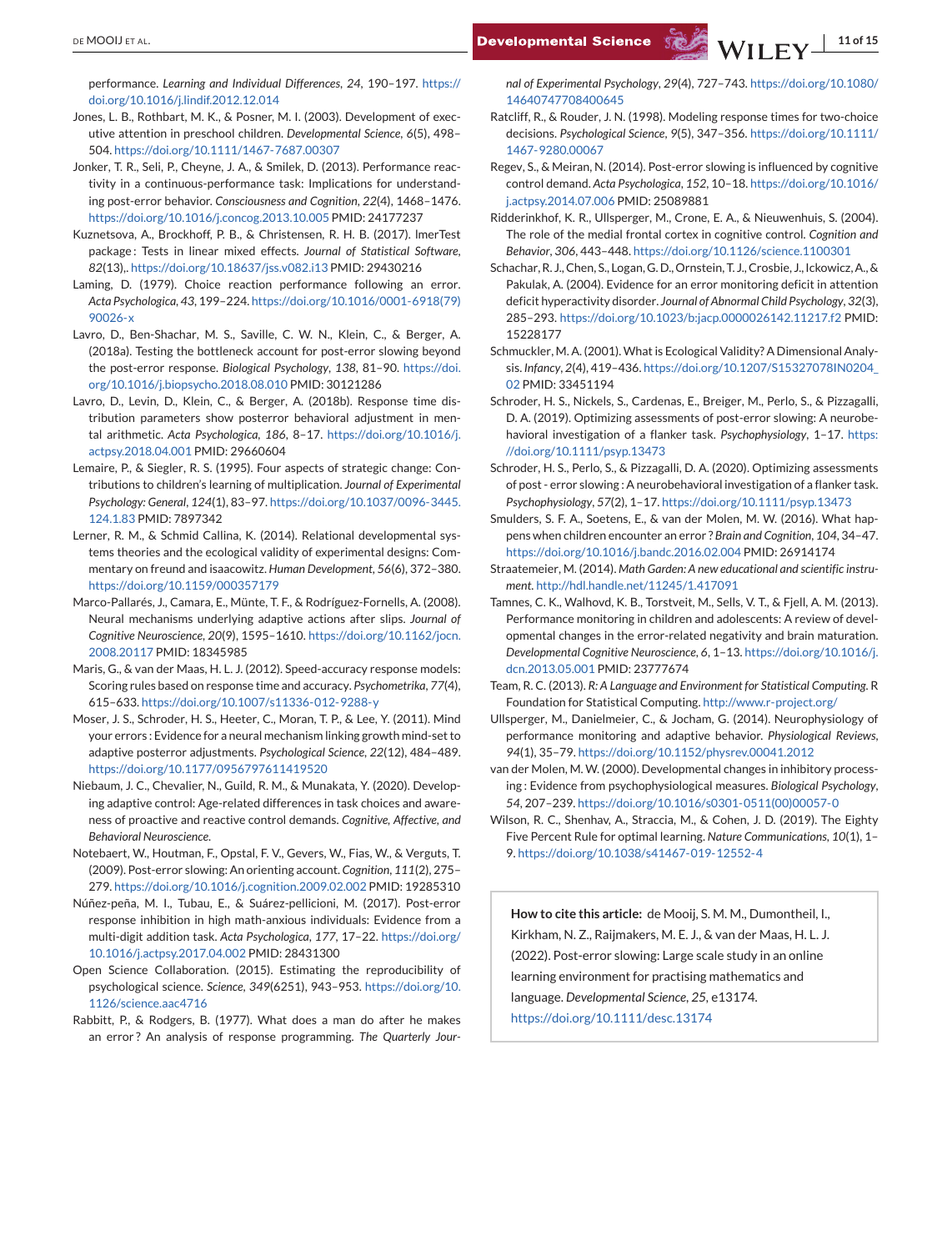# **APPENDIX POST ERROR SLOWING**

**A.1 Description of learning activities**

|                | Name of the<br>learning<br>activity | Number of<br>participants | Number of<br>accuracy<br>response<br>sequences | Average<br>age(y)<br>(SD) | <b>Description</b>                                                                                                                                                                                                                       | <b>Application</b> | Response<br>mode asked<br>for question | Max time to<br>response (s) |
|----------------|-------------------------------------|---------------------------|------------------------------------------------|---------------------------|------------------------------------------------------------------------------------------------------------------------------------------------------------------------------------------------------------------------------------------|--------------------|----------------------------------------|-----------------------------|
| $\mathbf{1}$   | Addition                            | 44949                     | 104778                                         | 9.1(1.9)                  | Sums from $1 + 1 = $<br>to $26900 +$<br>$4400 = $                                                                                                                                                                                        | <b>Mathematics</b> | Mixed                                  | 20                          |
| $\sqrt{2}$     | Chaos of<br>letters                 | 13540                     | 35278                                          | 9.4(1.7)                  | Putting the letters of a<br>Language<br>word in the right<br>order.                                                                                                                                                                      |                    | Open answer                            | 30                          |
| 3              | Counting                            | 32395                     | 67782                                          | 8.2(1.9)                  | Counting the number<br>of fishes on the<br>screen [2-100<br>fishes].                                                                                                                                                                     | <b>Mathematics</b> | Mixed                                  | 20                          |
| $\overline{4}$ | Dictation                           | 11949                     | 25077                                          | 9.8(1.7)                  | Listening to a<br>sentence, where a<br>word is repeated<br>afterwards. The<br>repeated word<br>needs to be written<br>correctly.                                                                                                         | Language           | Open answer                            | 30                          |
| 5              | Division                            | 29109                     | 78670                                          | 10.1(1.5)                 | Divisions from<br>$4:2=$ to<br>$4601:1000 = $                                                                                                                                                                                            | Mathematics        | Open answer                            | 20                          |
| 6              | Flowercode                          | 12912                     | 32770                                          | 9.4(1.7)                  | Logical reasoning<br>game, similar to<br>Mastermind, where<br>the code needs to be<br>cracked with limited<br>but sufficient<br>information.                                                                                             | <b>Mathematics</b> | Open answer                            | 60                          |
| 7              | Fractions                           | 4250                      | 7136                                           | 10.9(1.4)                 | Variety of exercises of<br>fractions,<br>percentages and<br>proportions. For<br>example, which of<br>the five fractions is<br>the smallest. Or,<br>there is a 96%<br>chance of rain today.<br>What is the chance<br>that it remains dry? | Mathematics        | Mixed                                  | 30                          |
| 8              | Grammar                             | 11892                     | 31995                                          | 10.5(1.4)                 | Naming the word class<br>of a word in a<br>sentence. For<br>example, "I am<br>giving the dog food.<br>Is "the" a verb,<br>article, noun or<br>numeral?"                                                                                  | Language           | Multiple<br>Choice                     | 20                          |

(Continues)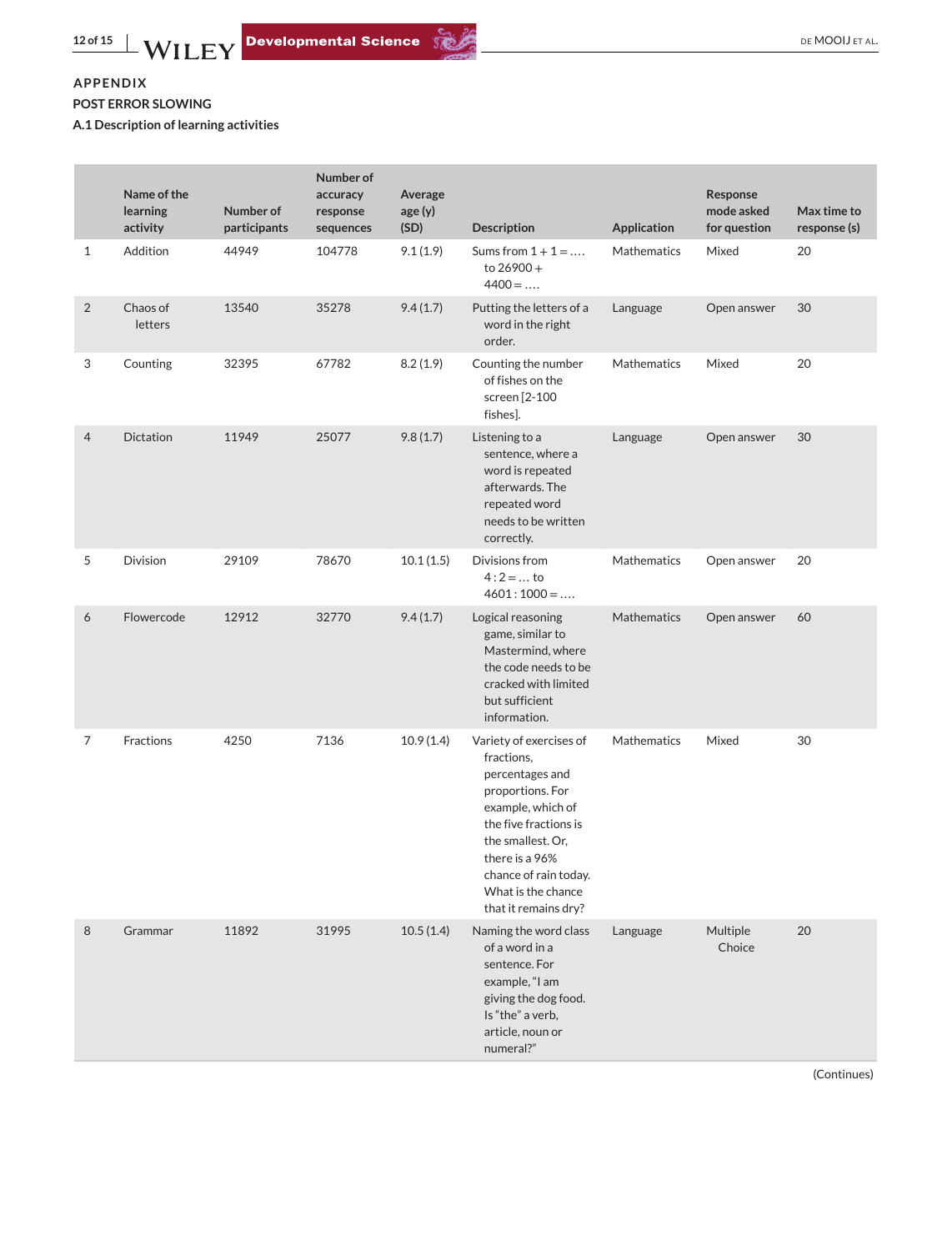DE MOOIJ ET AL. **13 of 15**<br>Developmental Science WILEY 13 of 15

|    | Name of the<br>learning<br>activity | Number of<br>participants | Number of<br>accuracy<br>response<br>sequences | Average<br>age(y)<br>(SD) | <b>Description</b>                                                                                                                                                                                                                         | Application        | Response<br>mode asked<br>for question | Max time to<br>response (s) |
|----|-------------------------------------|---------------------------|------------------------------------------------|---------------------------|--------------------------------------------------------------------------------------------------------------------------------------------------------------------------------------------------------------------------------------------|--------------------|----------------------------------------|-----------------------------|
| 9  | Money                               | 46421                     | 124599                                         | 9.6(1.6)                  | Practise with coins and<br>banknotes to<br>estimate the price of<br>a product. For<br>example, what is the<br>combined cost of a<br>€1.50 ice cream and<br>€2 fries?                                                                       | <b>Mathematics</b> | Mixed                                  | 20/30/40                    |
| 10 | Multiplication                      | 30789                     | 65168                                          | 9.9(1.5)                  | Multiplications from<br>$1 \times 0 = $ to 6000<br>$\times 803 = $                                                                                                                                                                         | Mathematics        | Open answer                            | 20                          |
| 11 | Numbers                             | 7087                      | 21292                                          | 9.6(1.7)                  | Obtain a target<br>number by using a<br>set of provided<br>numbers and<br>operations. For<br>example, obtain 1 by<br>using the numbers 2,<br>4 and 9 and the<br>operations $\times$ and -<br>(solution is $2 \times 4 = 8$ ,<br>$9-8=1$ ). | Mathematics        | Open answer                            | 60                          |
| 12 | Parsing words                       | 9643                      | 25549                                          | 10.9(1.1)                 | Parsing the function of<br>a word in the<br>sentence. For<br>example, "I will<br>become a pilot".<br>What is "I"?<br>Direct/indirect<br>object, the subject<br>or the finite verb?                                                         | Language           | Mixed                                  | 20                          |
| 13 | Proverbs                            | 5007                      | 12186                                          | 10.6(1.6)                 | The right meaning of a<br>proverb needs to be<br>chosen out of five<br>options.                                                                                                                                                            | Language           | Multiple<br>Choice                     | 30                          |
| 14 | Reading                             | 20547                     | 70307                                          | 9.6(1.7)                  | Reading a text and<br>clicking on the<br>nonsense words.                                                                                                                                                                                   | Language           | Open answer                            | 30                          |
| 15 | Series                              | 9848                      | 17490                                          | 9.0(2)                    | Exercises where<br>multiple operations<br>are combined, e.g.<br>$3 \times 5 + 2 = $ or<br>very difficult,<br>$(8-2) \times 10:5 \times 4.$                                                                                                 | Mathematics        | Mixed                                  | 20                          |
| 16 | Slow mix                            | 29623                     | 49447                                          | 9.2(1.8)                  | Mix of arithmetical<br>operations sums,<br>subtractions,<br>multiplications and<br>divisions) at a slow<br>pace.                                                                                                                           | Mathematics        | Open answer                            | 40                          |

(Continues)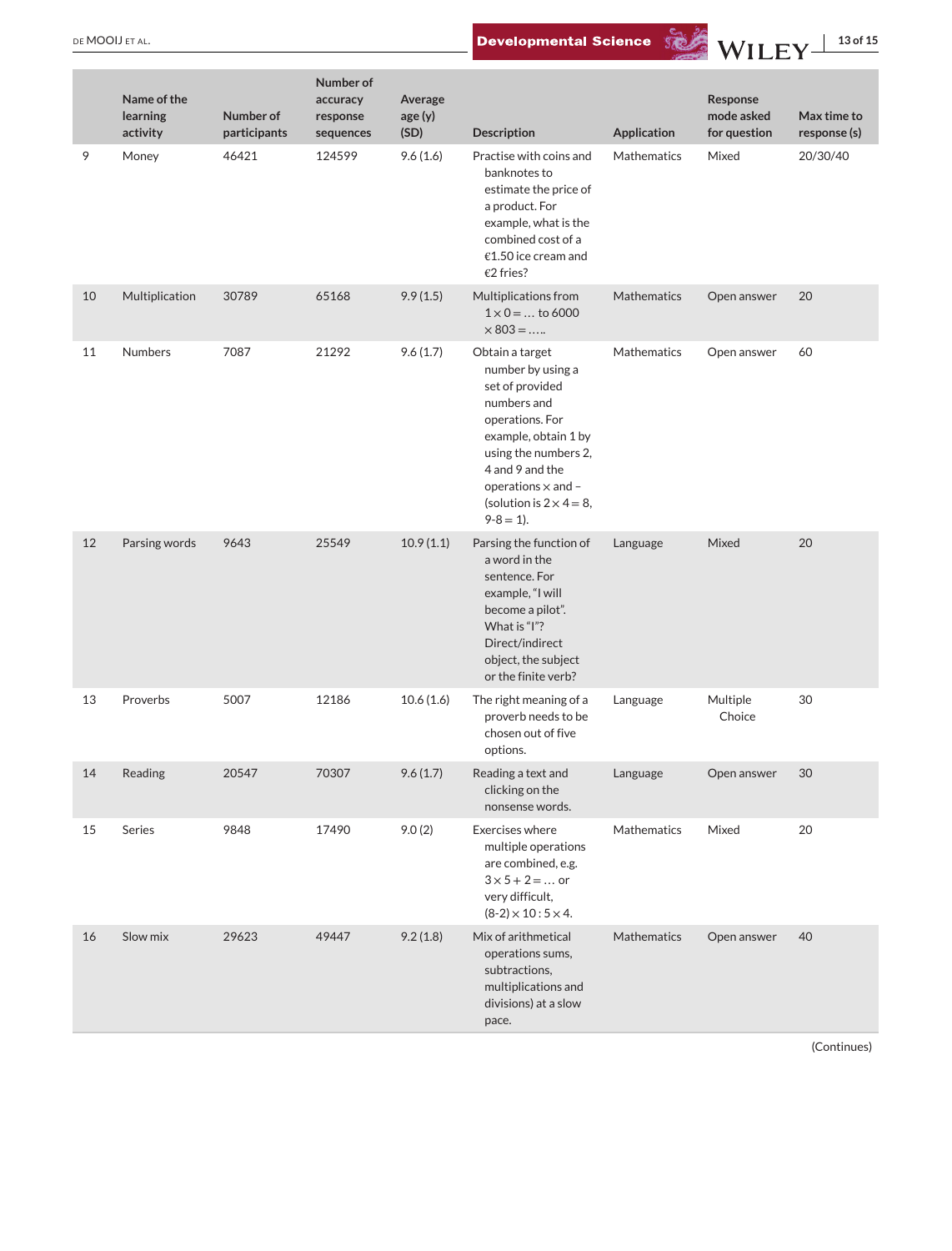**14 of 15 WILEY** Developmental Science **Commental Science DEMOOILETAL.** 



|    | Name of the<br>learning<br>activity | Number of<br>participants | Number of<br>accuracy<br>response<br>sequences | Average<br>age(y)<br>(SD) | <b>Description</b>                                                                                                                                                             | <b>Application</b> | Response<br>mode asked<br>for question | Max time to<br>response (s) |
|----|-------------------------------------|---------------------------|------------------------------------------------|---------------------------|--------------------------------------------------------------------------------------------------------------------------------------------------------------------------------|--------------------|----------------------------------------|-----------------------------|
| 17 | Speed mix                           | 18176                     | 50898                                          | 10.1(1.7)                 | Mix of arithmetical<br>operations (sums,<br>subtractions,<br>multiplications and<br>divisions) at a fast<br>pace.                                                              | Mathematics        | Multiple<br>Choice                     | 8                           |
| 18 | Spelling                            | 27194                     | 85865                                          | 10.0(1.6)                 | Six different spellings<br>of a word are<br>presented. Five of<br>them are spelled<br>incorrectly and 1 is<br>spelled correctly.<br>The right spelling<br>needs to be clicked. | Language           | Multiple<br>Choice                     | 20                          |
| 19 | Subtraction                         | 38590                     | 82293                                          | 9.1(1.9)                  | Subtractions from<br>$8 - 8 = \dots$ to 85200<br>$-8870 = $                                                                                                                    | <b>Mathematics</b> | Mixed                                  | 20                          |
| 20 | Telling time                        | 23471                     | 52975                                          | 9.4(1.7)                  | Telling time with<br>analogue and digital<br>clocks.                                                                                                                           | <b>Mathematics</b> | Open answer                            | 30                          |
| 21 | Verbs                               | 14888                     | 41235                                          | 10.7(1.3)                 | Conjugating verbs in<br>different tenses<br>(present/past tense<br>etc.). For example,<br>"He [want]an ice<br>cream (present<br>tense)."                                       | Language           | Open answer                            | 30                          |
| 22 | Vocabulary                          | 25718                     | 74749                                          | 10.1(1.5)                 | The right meaning of a<br>word needs to be<br>chosen out of five<br>options. For<br>example,<br>$course = caring$<br>bravery, cowardice,<br>timid or honest.                   | Language           | Multiple<br>Choice                     | 20                          |
| 23 | Word forms                          | 18818                     | 44609                                          | 10.3(1.5)                 | Practicing setting<br>words in the right<br>singular/plural form,<br>such as: "One belt.<br>Five "                                                                             | Language           | Open answer                            | 30                          |